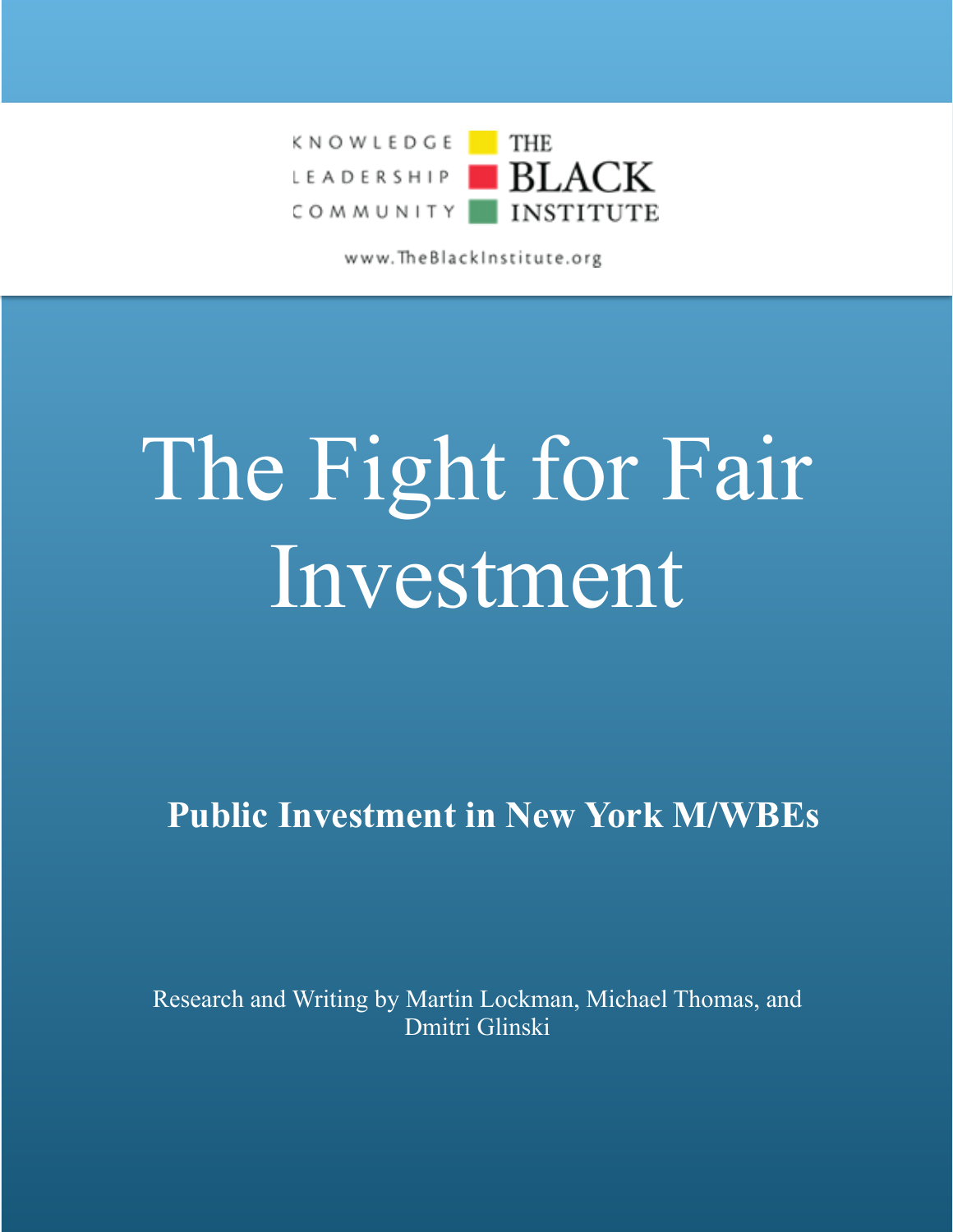# **Table of Contents**

| <b>Publicly Managed Investment Funds</b> |  |
|------------------------------------------|--|
|                                          |  |
|                                          |  |
|                                          |  |
| <b>Public Depository Funds</b>           |  |
|                                          |  |
|                                          |  |
|                                          |  |
|                                          |  |
|                                          |  |
|                                          |  |
|                                          |  |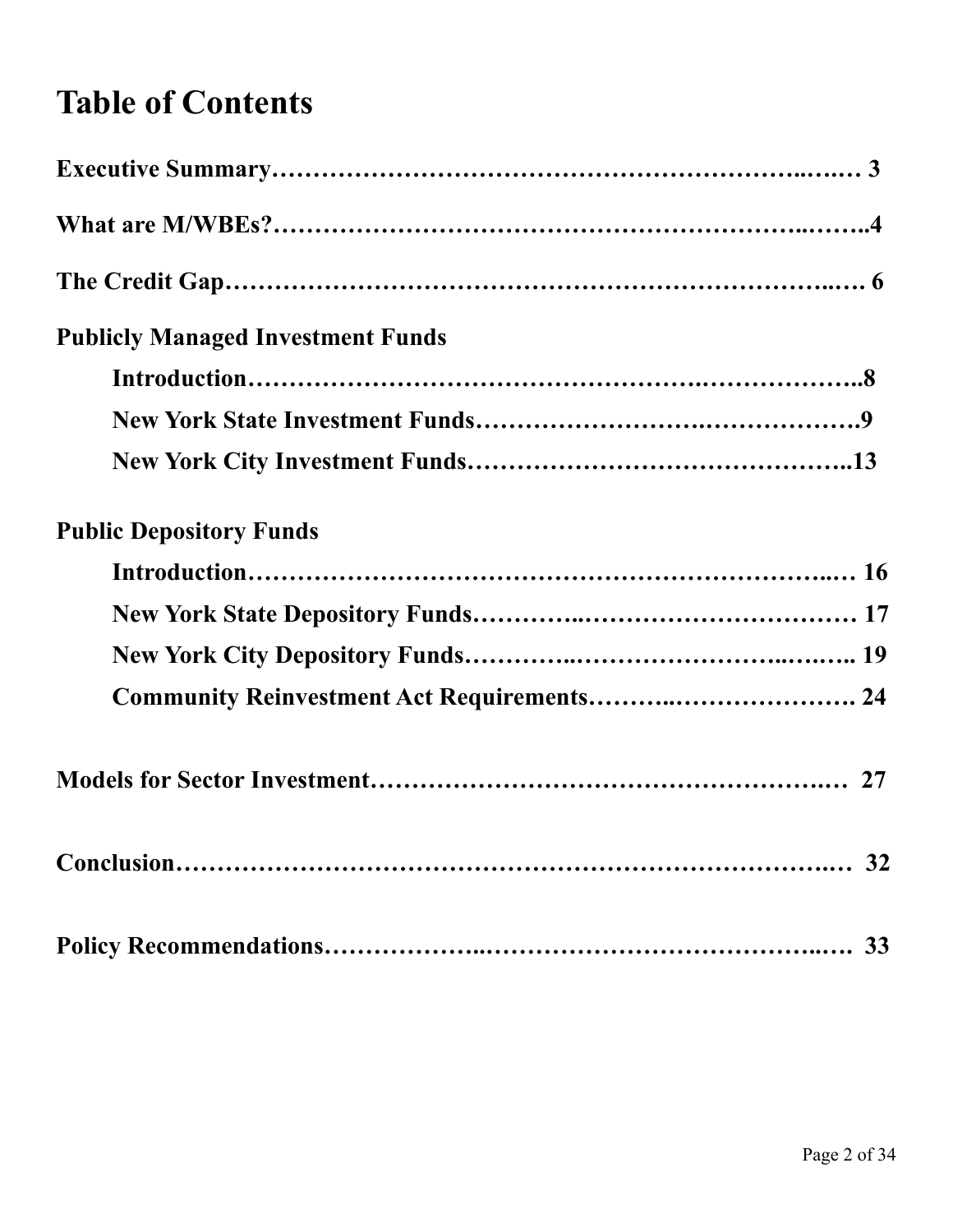## **Executive Summary**

 Since The Black Institute's first report on disparities related to M/WBEs in April, 2015, and a subsequent series of citywide town hall forums hosted by The Black Institute and The New York City Council Women's Caucus, there has been a significantly increased focus on the plight of New York M/WBEs. The policy recommendations produced by The Black Institute's reports have intensified the legislative push for reform. However, while current reform measures being introduced in New York City and New York State seek to address disparities in public contracting, there remains a more fundamental inequality: access to capital. The purpose of this report is to look at ways in which New York City and New York State can address the growing need for fair and equitable capital access for M/WBEs.

 In this report, The Black Institute looks at the disposition of New York City and New York State investment funds, and proposes policy interventions on three fronts: the NYC Comptroller, the State Comptroller and the state's depository banks. We advocate for:

- 1. A \$1.6 billion expansion of the New York City Retirement System's Economically Targeted Investment portfolio, focused on investing in minority- and women-owned enterprises.
- 2. A \$1.8 billion investment in socially and economically disadvantaged businesses across New York State from the New York State Common Retirement fund.
- 3. The establishment of a depository bank funding pool for minority- and women-owned business start-up capital needs,directing 1% of the total amount of annually circulated commercial deposits towards this funding
- 4. Review by the New York State and New York City legislatures of commercial bank contracting and depository designations to ensure the inclusion of minority- and womenowned financial institutions and community banks.
- 5. The amendment of New York State and federal Community Reinvestment Acts to include M/WBE lending requirements.
- 6. The establishment of a state-owned public bank in furtherance of the resolution adopted by the U.S. Conference of Mayors in June 2015.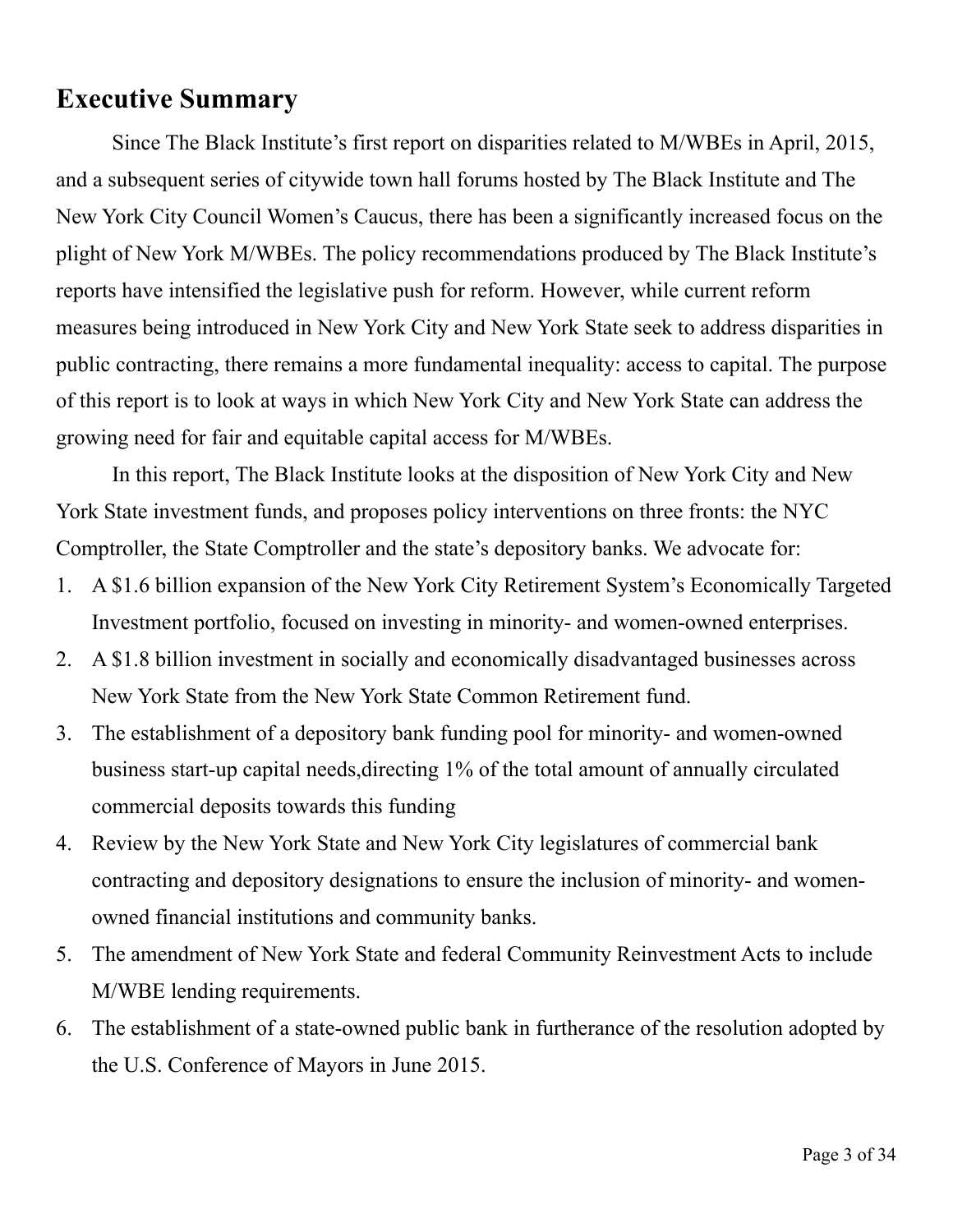## **What are M/WBEs?**

 Minority and women-owned business enterprises, or M/WBEs, are a category of businesses are addressed in various laws and regulations at the Federal, State, and City level. Although many firms qualify as both minority and women-owned, and they are generally addressed by the same laws and face similar challenges, the term M/WBE represents two distinct designations, MBEs and WBEs.

 Broadly speaking, minority-owned business enterprises, or MBEs, are registered businesses that are more than 51% owned by members of ethnic or racial minority groups. However, there is some variance in the definition of minority from jurisdiction to jurisdiction. The United States Census Bureau defines minority owned businesses as firms or businesses in which 51% or more of the equity, interest, or stock is owned by "Hispanics, Blacks or African Americans, American Indians and Alaska Natives, Asians, Native Hawaiians and Other Pacific Islanders, and/or… some other race not classified as 'White non-Hispanic'."<sup>1</sup> For the purposes of administering targeted economic programs, New York State further restricts the definition, to "(a) Black persons having origins in any of the Black African racial groups; (b) Hispanic persons of Mexican, Puerto Rican, Dominican, Cuban, Central or South American of either Indian or Hispanic origin, regardless of race; (c) Native American or Alaskan native persons having origins in any of the original peoples of North America. (d) Asian and Pacific Islander persons having origins in any of the Far East countries, South East Asia, the Indian subcontinent or the Pacific Islands."<sup>2</sup> For the purposes of city-wide economic programs, New York City local law defines minorities as "Black Americans; Asian Americans, and Hispanic Americans," although there is significant regulatory discretion to add groups.<sup>3</sup> Functionally, any racial or ethnic group recognized by New York State as eligible for MBE certification is also considered to be eligible for New York City MBE certification.

Women-owned business enterprises, or WBEs, are firms in which 51% or more of the

<sup>&</sup>lt;sup>1</sup> "Definitions of Common Terms." *Survey of Business Owners*. United States Census Bureau, n.d. Web.

<sup>2</sup> New York State Executive Law Article 15-A

<sup>&</sup>lt;sup>3</sup>Administrative Code of the City of New York,  $\S$  6-29 (c)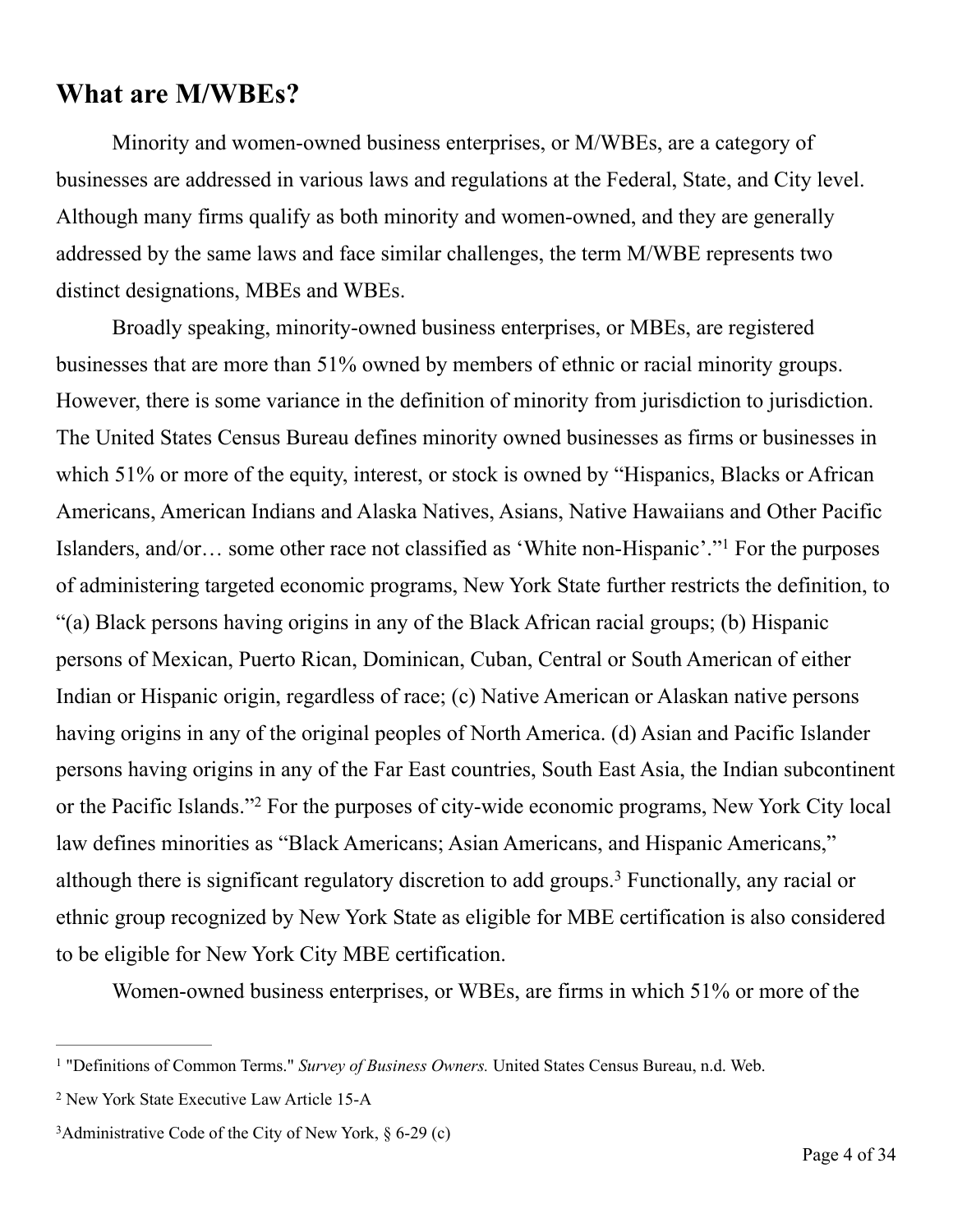equity, interest, or stock is owned and controlled by women. The United States Small Business Administration, or SBA, adds the additional requirement that the firm in question must be primarily managed by one or more women.<sup>4</sup> That requirement is not explicitly mirrored in the laws of New York City and New York State.

 MBEs and WBEs are often addressed jointly in laws, because they face a similar set of economic challenges related to historic and ongoing patterns of discrimination. These challenges include lack of administrative support, systemic exclusion from public bids, and, most crucially, a lack of access to capital.<sup>5</sup>

#### **The Credit Gap**

 The current challenges faced by minority and women owned businesses must be viewed in the context of larger trends tied to de facto and de jure segregation. By the 1960s, a majority of American blacks had migrated north of the Mason-Dixon line to industrial belt cities seeking respite from the crucible of Jim Crow segregation. This exodus coincided with two concurrent shifts: the flight of white Americans to newly constructed suburbs and the loss of hundreds of thousands of entry-level manufacturing jobs in industrial cities. This economic and social shift was directly facilitated by the American government as it diverted funds from cities and increased its investment on highway construction and industrial growth in non-urban areas. Most of the major companies in the manufacturing industries that had propelled the postwar boom began to automate production and relocate into white suburban areas. 6

<sup>&</sup>quot;Women Owned Small Business Program." *SBA.Gov*. United States Small Business Administration, 7 Oct. 2010. Web. 4

<sup>&</sup>lt;sup>5</sup> For more information regarding the specific challenges faced by M/WBEs, see The Black Institute's August 2015 report, "We're Serious, and We're Not Alone".<https://www.theblackinstitute.org>

Sugrue, Thomas J. *The Origins of the Urban Crisis* (Princeton: Princeton UP, 2005), 6-8 <sup>6</sup>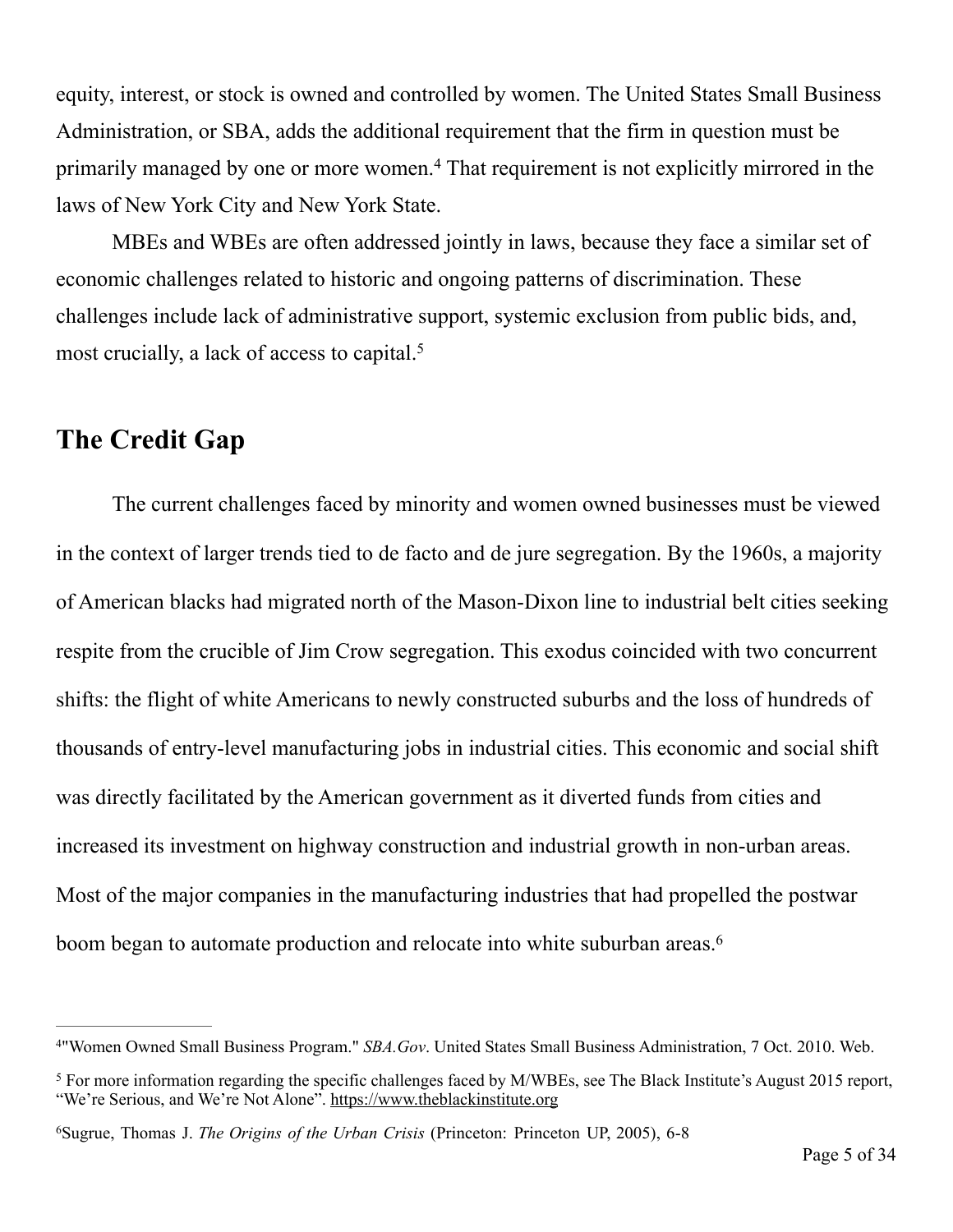The physical relocation of economic growth was driven by discriminatory lending policies that were explicitly supported by the American government. During the Great Depression, the Federal Housing Authority established a loan program that revolutionized the housing market and greatly increased rates of home ownership among white Americans. If a bank offered a loan conforming to FHA criteria it would be assured 90% of the value of the mortgage. However, the FHA was exclusionary by design and practice, and actively worked to prevent African Americans from qualifying for these loans. Until 1951, racially restrictive covenants were institutionalized as part of the FHA loan process. Though the practice was nominally abandoned after an NAACP challenge, the FHA continued the process of exclusion by requiring that a neighborhood be "credit worthy." In a process known as redlining, black neighborhoods were invariably deemed ineligible for FHA loans. Segregation was built into the American urban structure by federal policy.

Institutionalized spatial segregation both facilitated and exacerbated the poverty that was created by urban disinvestment. Segregation was a key feature in the onset of urban blight. With credit and capital access largely determined by existing credit relationships, "creditworthiness", and geographic lending history, minority communities were locked out of the economic growth that the rest of the country was experiencing.

 The effects of those longstanding trends and practices persist. Access to investment capital has long been recognized as a hurdle for minority and women-owned businesses. During The Black Institute's 2015 M/WBE New York Town Hall Series,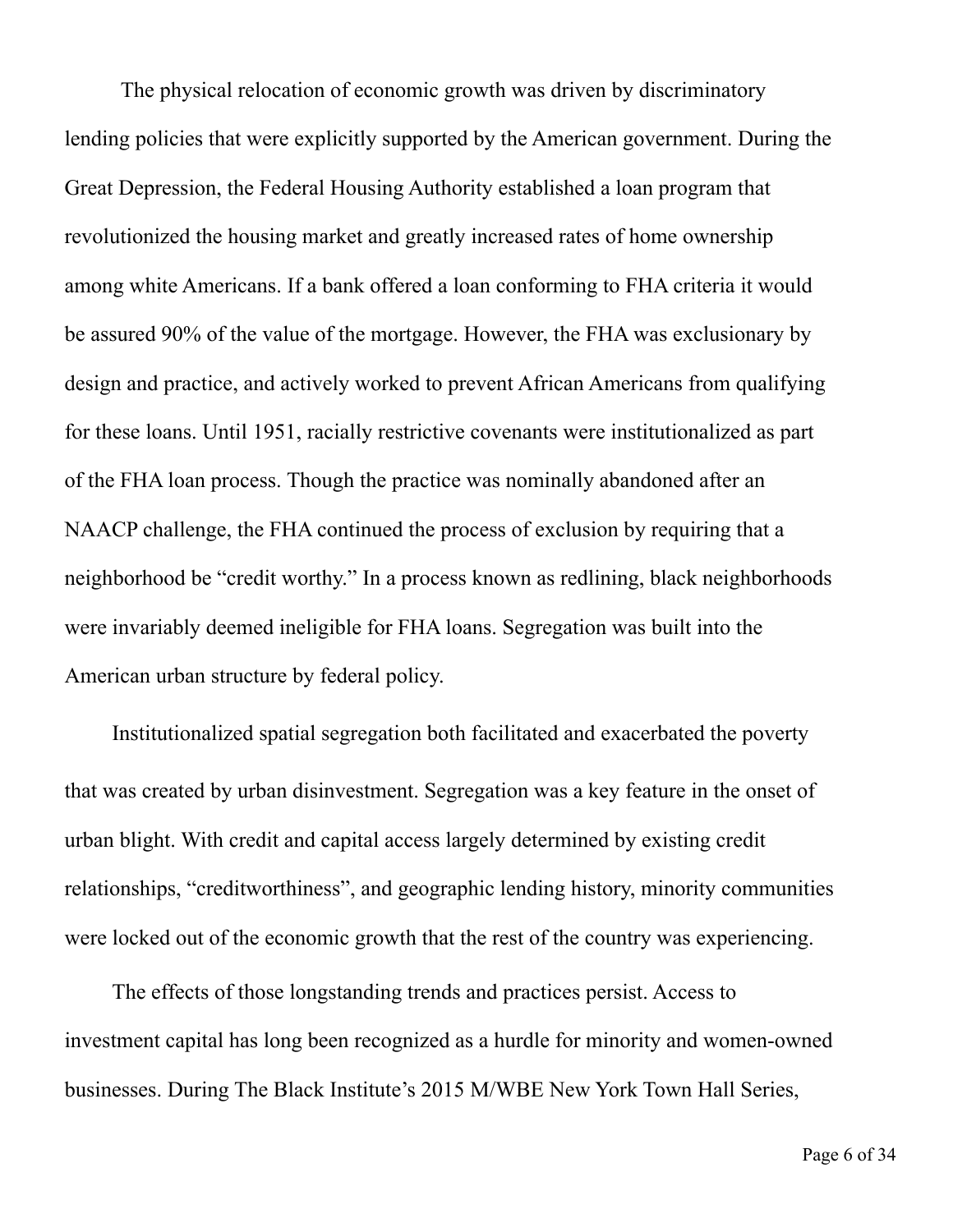participants repeatedly mentioned raising capital as a challenge to the success of their business.<sup>7</sup> Surveys since 1993 have consistently recorded the fact that minority and women-owned firms are more troubled by "financing and interest rates" than those owned by non-minority members and men. As the 2010 New York Disparity Study commissioned by Empire State Development commented, "Discrimination in the credit market against minority-owned small businesses can have a devastating effect on the success of such businesses, and even prevent them from opening in the first place."<sup>8</sup>

 Alongside personal stories, there is significant statistical evidence for claims of credit discrimination. The same 2010 analysis of business disparity found that many M/ WBE firms "face serious obstacles in obtaining credit that are unrelated to their creditworthiness, industry, or geographic location."<sup>9</sup> NERA Economic Consulting, the group responsible for conducting the survey, concluded that "the evidence is strong that African-American-owned firms and often other M/WBE firms as well face large and statistically significant disadvantages in the market for small business credit."1011

 These real and perceived liquidity issues are significant obstacles to the growth and longevity of M/WBEs. As a 2014 study of the City of Seattle's contracting noted,

Lockman, Martin, and Michael Thomas. We're Serious, and We're Not Alone. Rep. The Black Institute, n.d. Web. 7

*The State of Minority- and Woman- Owned Business Enterprise: Evidence from New York.* Rep. N.p.: NERA Economic 8 Consulting, 2010. *Empire State Development.* New York State Department of Economic Development, 29 Apr. 2010. Web.

*The State of Minority- and Woman- Owned Business Enterprise: Evidence from New York.* Rep. N.p.: NERA Economic 9 Consulting, 2010. *Empire State Development.* New York State Department of Economic Development, 29 Apr. 2010. Web.

<sup>10 &</sup>lt;sub>1</sub>1938 Home Owner's Loan Corporation "Neighborhood security map" of Brooklyn. Areas marked in red *denote, among other things, neighborhoods inhabited by minorities and immigrants. Maps like this were* 

<sup>&</sup>lt;sup>11</sup>Fusentorion to the review of the statistical disparities in capital markets, we direct you to the full text of NERA Economic Consulting's 2010 New York Disparity Study.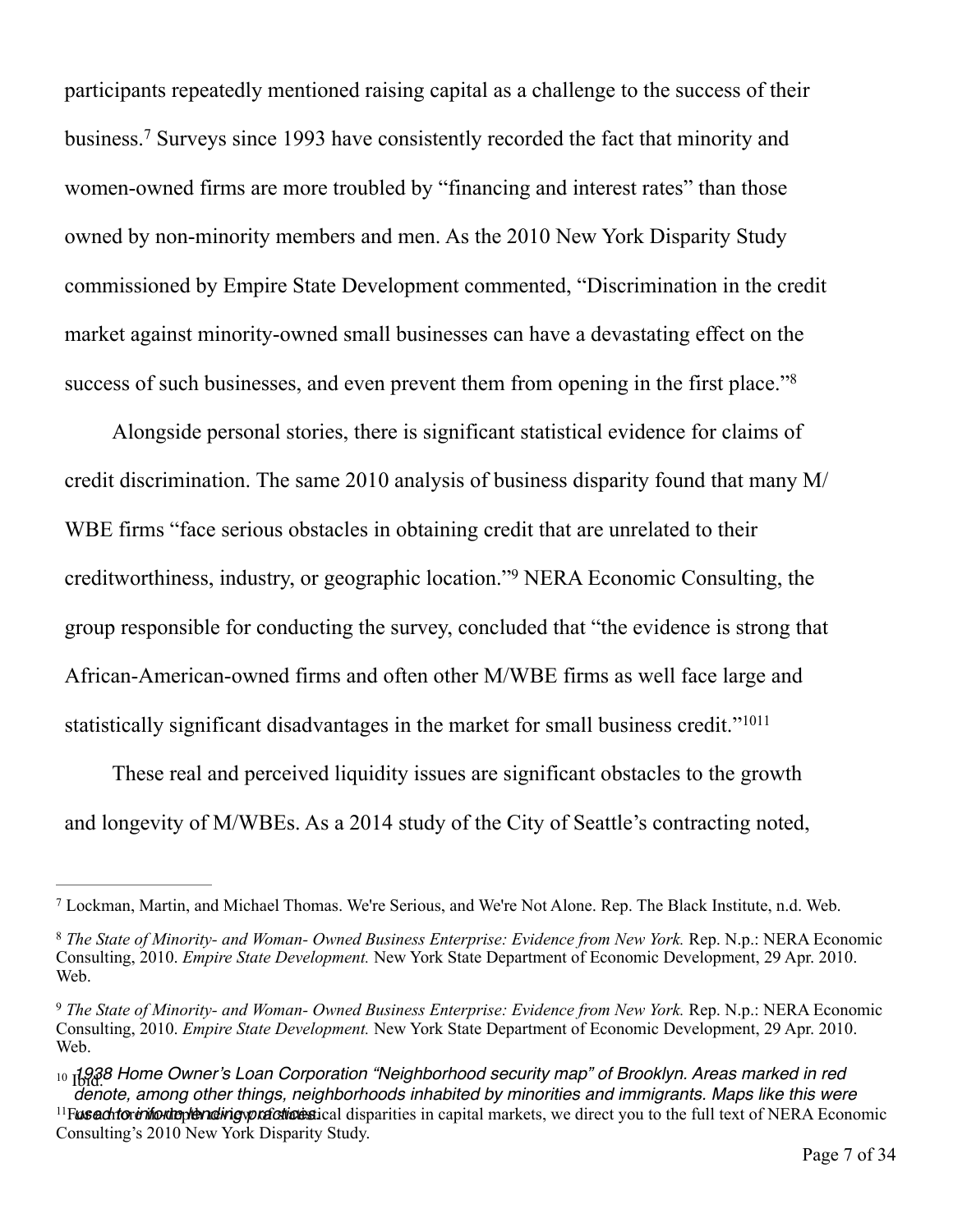discriminatory lending practices make M/WBEs even more vulnerable to the late payments and nonpayments that plague small businesses.<sup>12</sup> Additionally, restricted working capital likely contributes to the systemic lack of administrative and technical support that cripple minority business growth.<sup>13</sup> All of these issues combine to create a business environment that is actively hostile and discriminatory towards minority- and women-owned businesses.

## **Publicly Managed Investment Funds**

 While current investment patterns significantly discriminate against creditworthy minority and women owned businesses, that discrimination offers a unique opportunity to large, stable investors. New York State controls the third largest pension fund in the United States, with over \$184.5 billion in net assets as of the end of Fiscal Year 2015 (July 1st, 2014 to June 31st, 2015). New York City administers five pension funds, with a total investment portfolio valued at \$162.9 billion as of the end of Fiscal Year 2015. Additionally, the comptrollers manage the disposition of the city and state depository funds. Between them, the city and state funds represent almost \$350 billion dollars in investment capital, and the respective comptrollers control more than \$100 billion through managed depository accounts. With experience managing significant private equity and real estate investments, and a time horizon

<sup>&</sup>lt;sup>12</sup>Herrera, Lucero E., Saba Waheed, Tia Koonse, and Clarine Ovando-Lacroux. "Exploring Targeted Hire: An Assessment of Best Practices in the Construction Industry." Issue brief. UCLA Labor Center, (March 2014) Web. July 2015.

<sup>&</sup>lt;sup>13</sup>Thomas D. Boston. *Leading Issues in Black Political Economy*, Transaction Publishers, 2002, p. 496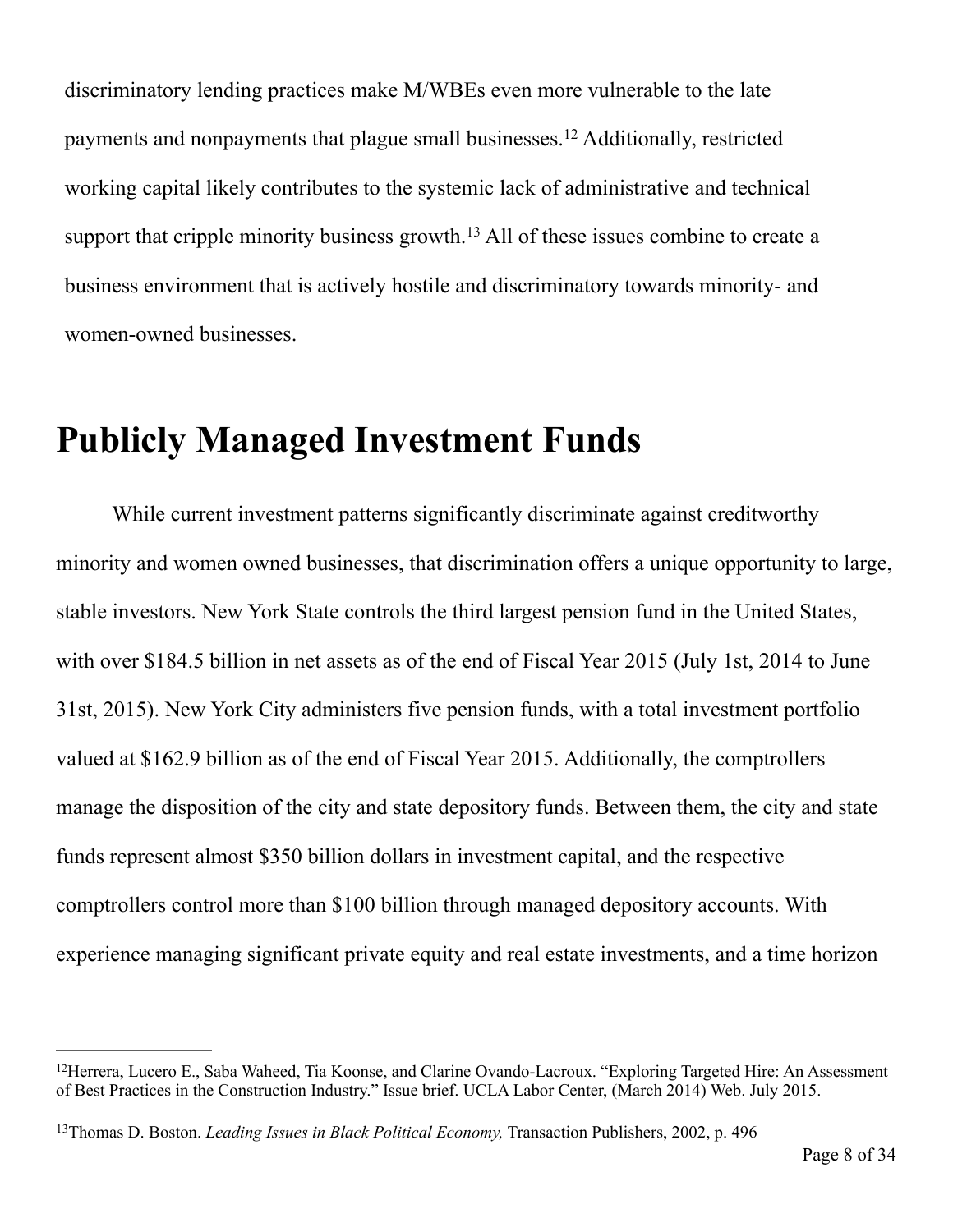that allows them to benefit from long-term economic growth as well as direct investments, New York City and New York State are well-positioned to substantially address the credit gap.

 While the fundamental responsibilities of the New York City and State Comptrollers as trustees of public pension funds are to ensure the sustainable long-term growth of those funds, those obligations don't preclude socially responsible investment. Indeed, it is the position of The Black Institute that the New York City and State comptrollers have an obligation, as chief fiscal officers, to invest in a way that promotes the long-term economic and social health of New York City and New York State. We believe that by investing significantly in systemically undervalued minority and women-owned business enterprises, New York City and State have the opportunity to not only produce market-rate returns, but to substantially grow the economy of New York in a way that reduces race and gender-based income inequalities.

#### **New York State Investments**

 New York State controls the third largest pension fund in the United States, with over \$184.5 billion in net assets as of the end of Fiscal Year 2015. These pension funds are invested in a variety of ways, with the goal of producing substantial, predictable, and reliable returns in order to enable New York State to meet its pension obligations.

 Assets from the New York State Common Retirement Fund (CRF) are invested in a variety of ways, and reap varying returns. Domestic equities (stock) make up the largest proportion, making up 36.4% of New York State's assets, while international equity and private equity make up another 22.4% combined. Fixed Income assets (mostly treasury securities,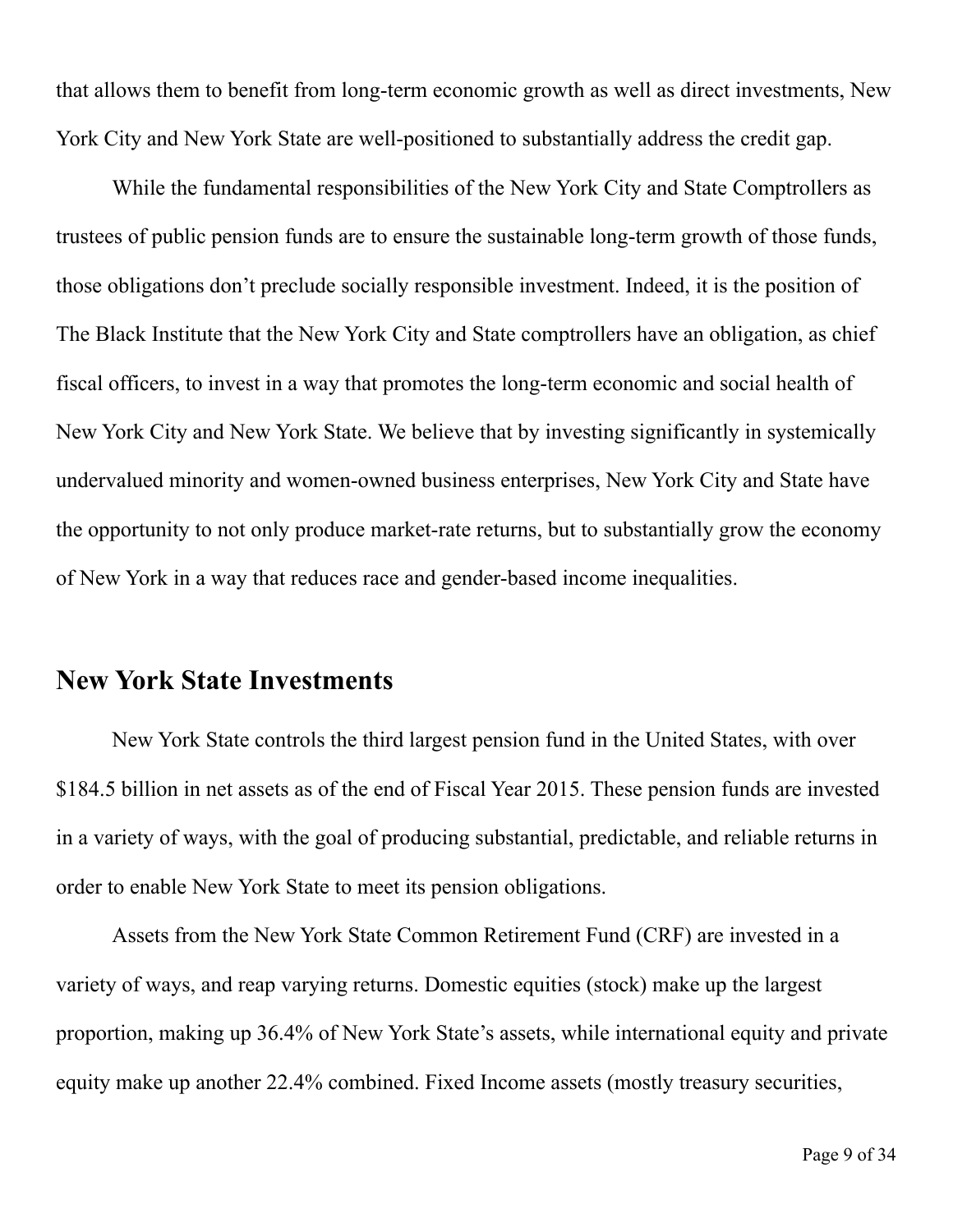bonds, mortgage-backed securities, and similar assets with fixed payment plans) are intended to keep a steady flow of cash to meet monthly pension fund obligations, and make up 25.8% of the CRF assets. 4.5% of assets are invested in Absolute Return Strategies (things like commodity futures, that aim to generate a specific amount of revenue rather than trying to beat the market). 0.7% of the CRF, or about \$1.2 billion, is dedicated to opportunistic alternative investments. These are investments that cross between multiple categories, or don't fall under any. 0.2%, the lowest allocation amount, is invested in real assets other than real estate.

 At the end of FY 2015, real estate made up 6.6% of the pension fund's assets, although current investment plans have a target of 8% allocation. In the last decade, New York State's real estate investments have proven to be one of the most profitable investment classes.

| <b>New York State Common Retirement Fund Assets (As of March 31, 2015)</b> |                               |                                       |  |
|----------------------------------------------------------------------------|-------------------------------|---------------------------------------|--|
| <b>Asset Type</b>                                                          | <b>Estimated Market Value</b> | <b>Percentage of Total Portfolio*</b> |  |
| <b>Domestic Equity</b>                                                     | \$67,219,661,000              | 36.4%                                 |  |
| <b>Global Fixed Income</b>                                                 | \$47,652,210,000              | 25.8%                                 |  |
| <b>International Equity</b>                                                | \$27,073,871,000              | 14.7%                                 |  |
| <b>Private Equity</b>                                                      | \$14,247,374,000              | 7.7%                                  |  |
| <b>Real Estate</b>                                                         | \$12,123,440,000              | 6.6%                                  |  |
| <b>Absolute Return Strategy</b>                                            | \$8,388,806,000               | 4.5%                                  |  |
| <b>Short-Term Investments</b>                                              | \$5,252,486,000               | 2.9%                                  |  |
| <b>Opportunistic Funds</b>                                                 | \$1,292,161,000               | 0.7%                                  |  |
| <b>Mortgage Loans</b>                                                      | \$852,955,000                 | 0.5%                                  |  |
| <b>Real Assets</b>                                                         | \$399,080,000                 | 0.2%                                  |  |
| <b>Total Investments</b>                                                   | \$184,502,044,000             | 100%                                  |  |

*\*Percentages may differ slightly from asset allocation figures due to reclassification of certain investments. All data from New York State's 2015 Annual Comprehensive Financial Report*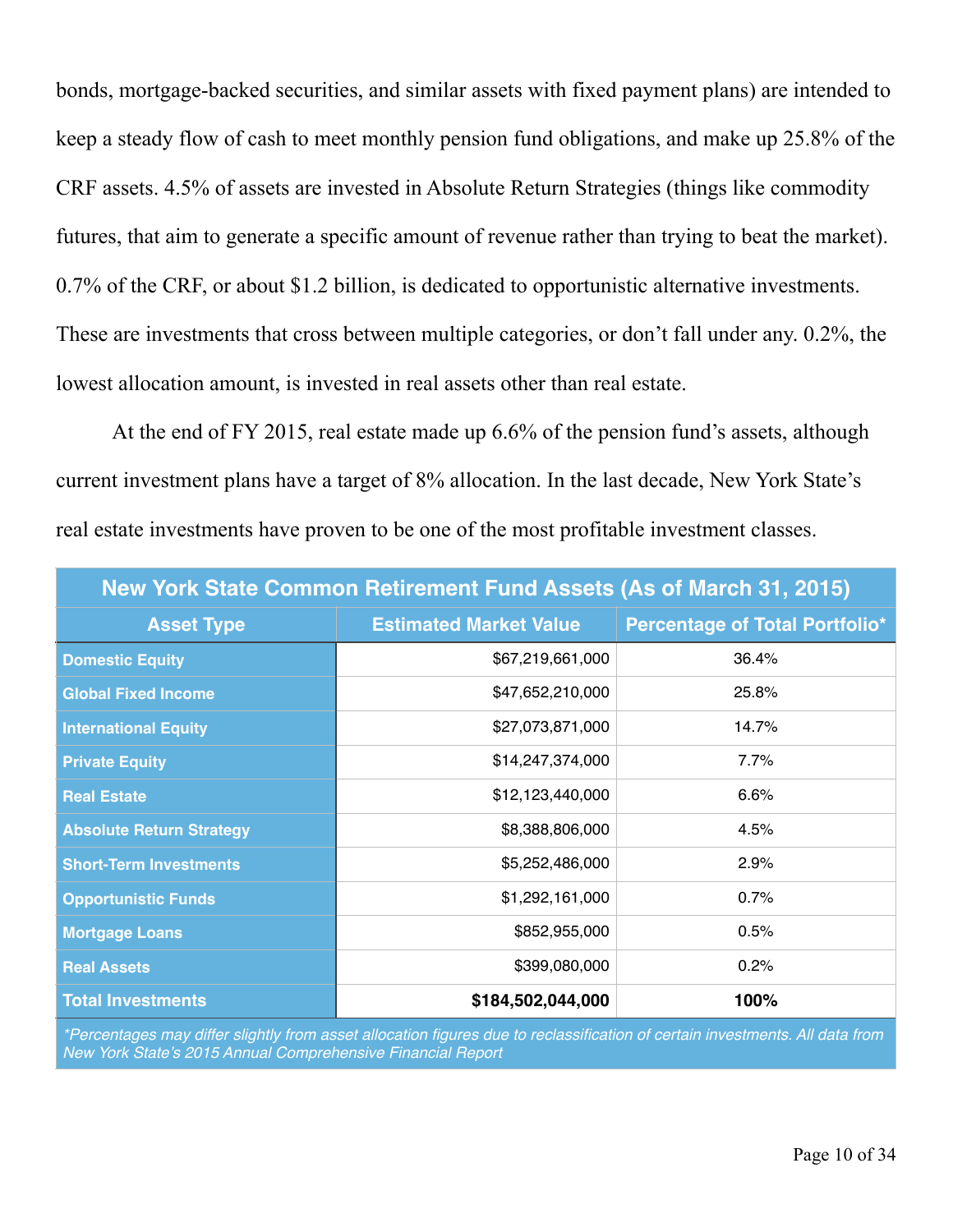Socially targeted sector investment is not a new concept for the New York State Common Retirement Fund. In Fiscal Year 2009 the CRF established the Green Strategic Investment Program, with the goal of environmentally-focused investment in areas like clean energy, environmental stewardship, and World Bank green bonds, which fund low-carbon development globally. These investments, which were started with an investment commitment totaling \$500 million between 2009 and 2012, were most recently expanded with a \$300 million dollar commitment in Fiscal Year 2015 to the "Rockefeller Global Sustainability & Impact Strategy".<sup>14</sup> New York State's real estate and mortgage investments, too, are often designed to affect social change. Under the Affordable Housing and Permanent Loan Program of 1991, mortgages for over New York State recognizes the long-term value of investing in environmentally friendly properties, and many of the properties in the real estate portfolio are LEED certified (Leadership in Energy & Environmental Design, a designation that denotes adherence to environmentally friendly practices in construction and operation).<sup>15</sup>

 The Common Retirement Fund also invests in multiple programs dedicated to socially targeted business investment. The New York Business Development Corporation, or NYBDC, "underwrites loans to small business in New York State… for working capital, equipment, the acquisition of real property, capital improvements and the refinancing of existing loans."16 During FY 2015, the NYBDC made \$19.5 million dollars worth of loans to small businesses.

<sup>&</sup>lt;sup>14</sup> The State of New York. New York State Office of the State Comptroller. Office of the New York State Comptroller. *2015 Comprehensive Annual Financial Report.* By Thomas DiNapoli. New York State Office of the State Comptroller, n.d. Web.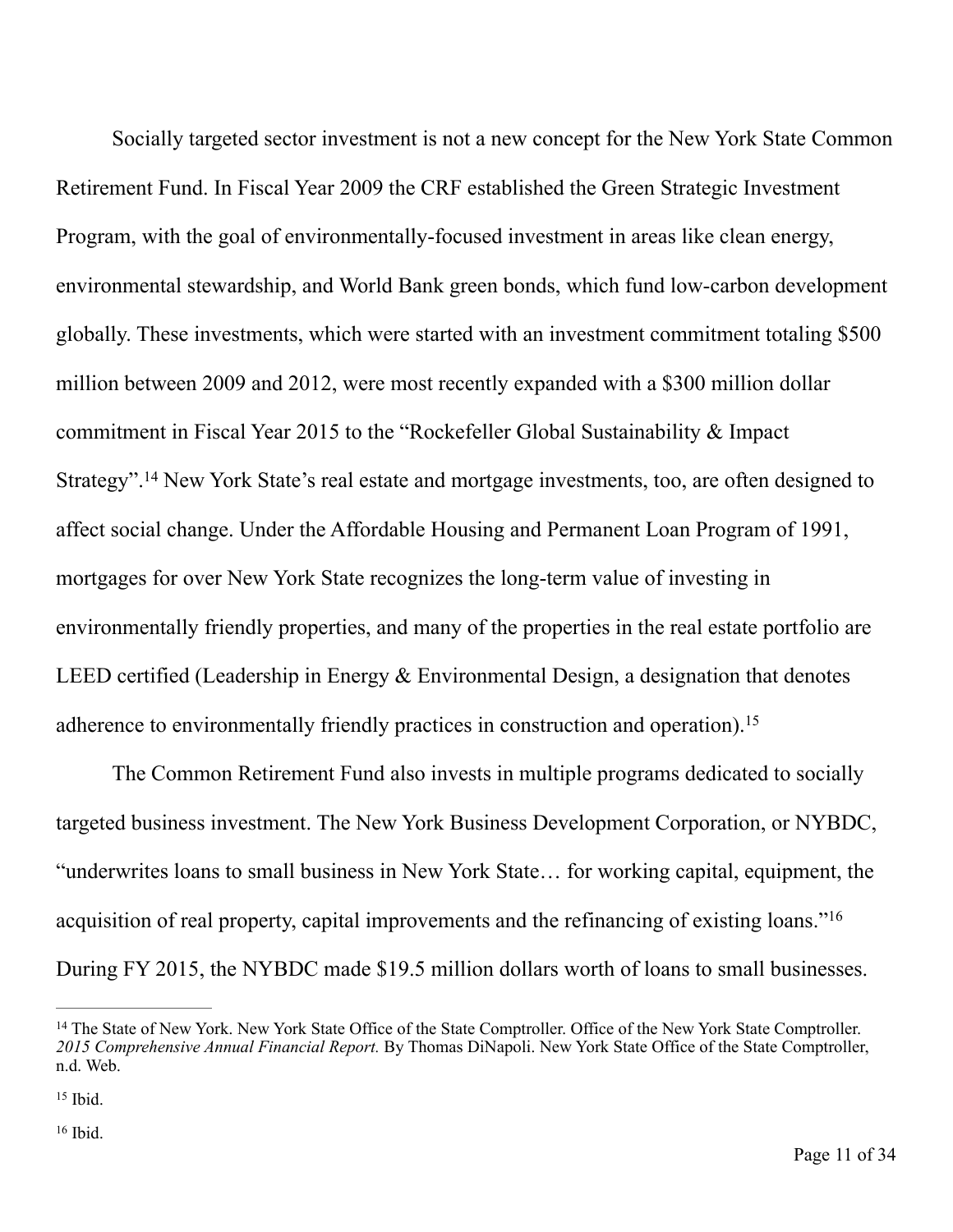Meanwhile, the New York State Private Equity Investment Program operates to "expand the availability of capital for New York State Businesses." As of the end of FY 2015, in part thanks to investment commitments to that program, the New York State Common Retirement Fund had \$1.2 billion invested in more than 200 New York businesses.<sup>17</sup>

| <b>New York State Common Retirement Fund Rate of Return</b> |                                                                           |                          |                           |
|-------------------------------------------------------------|---------------------------------------------------------------------------|--------------------------|---------------------------|
| <b>Asset Type</b>                                           | <b>1 Year Annualized</b>                                                  | <b>5 Year Annualized</b> | <b>10 Year Annualized</b> |
| <b>Total Fund</b>                                           | 7.16%                                                                     | 10.17%                   | 7.12%                     |
| <b>Global Equity</b>                                        | 8.16%                                                                     | 11.98%                   | 7.38%                     |
| <b>Private Equity</b>                                       | 9.18%                                                                     | 13.04%                   | 12.93%                    |
| <b>Real Estate</b>                                          | 10.41%                                                                    | 16.76%                   | 7.99%                     |
| <b>Absolute Return Strategy</b>                             | 5.87%                                                                     | 5.77%                    | 4.59%                     |
| <b>Opportunistic Alternatives</b>                           | 6.97%                                                                     | 6.22%                    |                           |
| <b>Treasury Inflation-Indexed</b><br><b>Securities</b>      | 3.25%                                                                     | 5.92%                    | 5.13%                     |
| <b>Core Fixed Income</b>                                    | 5.53%                                                                     | 5.24%                    | 5.65%                     |
| <b>Short-term Investments</b>                               | 0.44%                                                                     | 0.39%                    | 1.84%                     |
|                                                             | All data from New York State's 2015 Annual Comprehensive Financial Report |                          |                           |

<sup>&</sup>lt;sup>17</sup> The State of New York. New York State Office of the State Comptroller. Office of the New York State Comptroller. *2015 Comprehensive Annual Financial Report.* By Thomas DiNapoli. New York State Office of the State Comptroller, n.d. Web.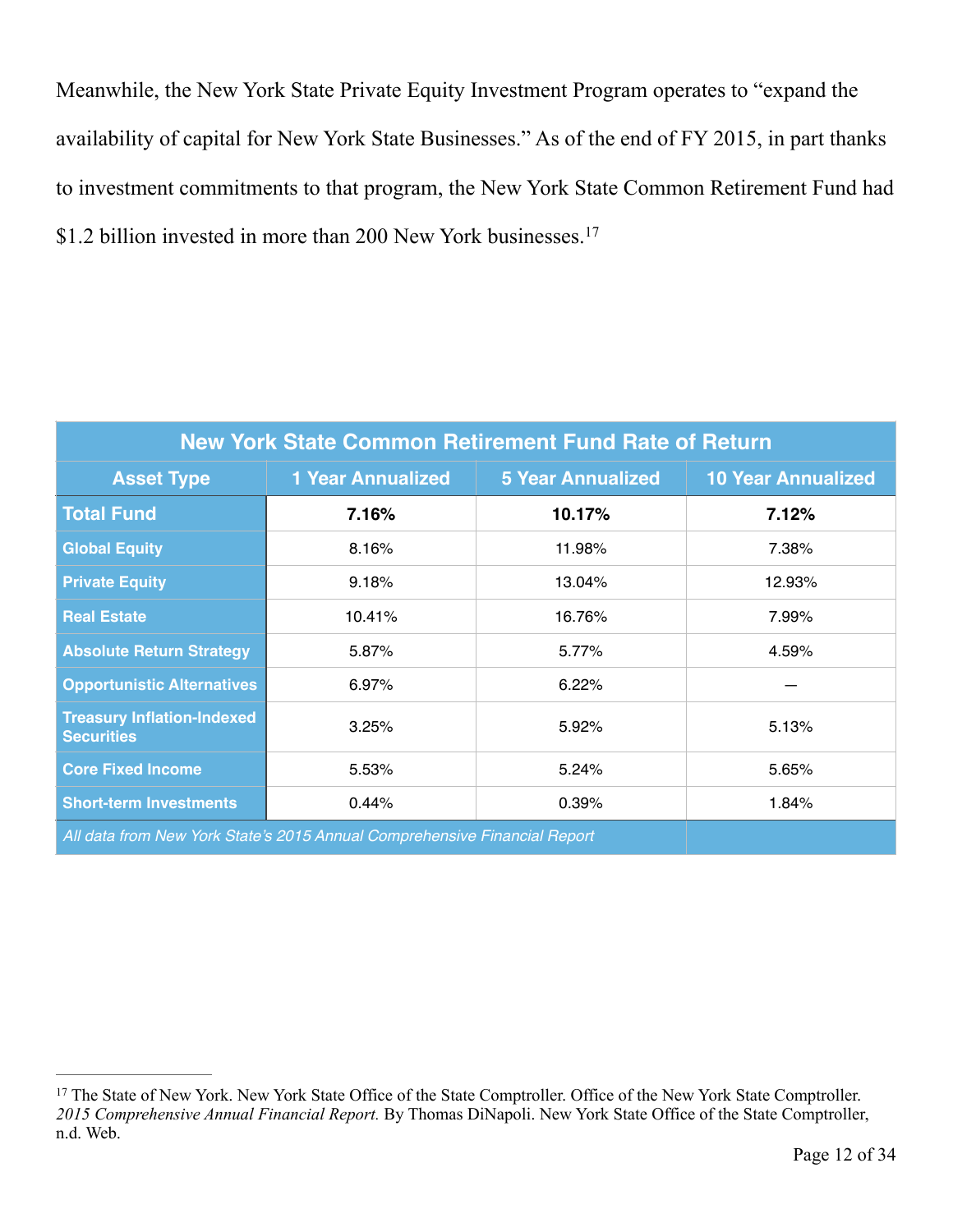#### **New York City Investments**

 The New York City Retirement System, or NYCRS, is composed of five separate funds: the Teacher's Retirement System, the NYC Employees Retirement System, the Police Pension Fund, the Fire Department Pension Fund, and the Board of Education Retirement System. Together, the funds comprise approximately \$162.9 billion in assets as of the end of Fiscal Year 2015.

 Although allocations across asset types vary by fund. The smaller funds, like the Board of Education Retirement System and the Fire Department Pension Fund, tend to invest more heavily in equities and fixed income investments. Still, they generally reflect the same investment pattern as the New York State Common Retirement Fund.

 The NYCRS invests 34.6% of its assets in domestic equity, and another 16.6% and 6.1% in international and private equity, respectively. A significant proportion of New York City Retirement Systems' investments are in real estate, either through real estate investment trusts (1.5%) or direct real asset investment (4%). A substantial portion of the account is dedicated to fixed income investments, either standard (28.9%) or opportunistic (2.4%) The remainder is composed of a mix of hedge funds  $(2%)$  and cash or short-term securities  $(3.8%)$ .<sup>181920</sup>

<sup>&</sup>lt;sup>18</sup> Performance Overview as of June 30th, 2015. Rep. Teacher's Retirement System of New York City, n.d. Web.

<sup>&</sup>lt;sup>19</sup>"Asset Allocations." *NYC Public Pension Funds*. Office of the New York City Comptroller, ND. Web. 1 Nov. 2015.

<sup>&</sup>lt;sup>20</sup><http://comptroller.nyc.gov/general-information/pension-funds-asset-allocation/>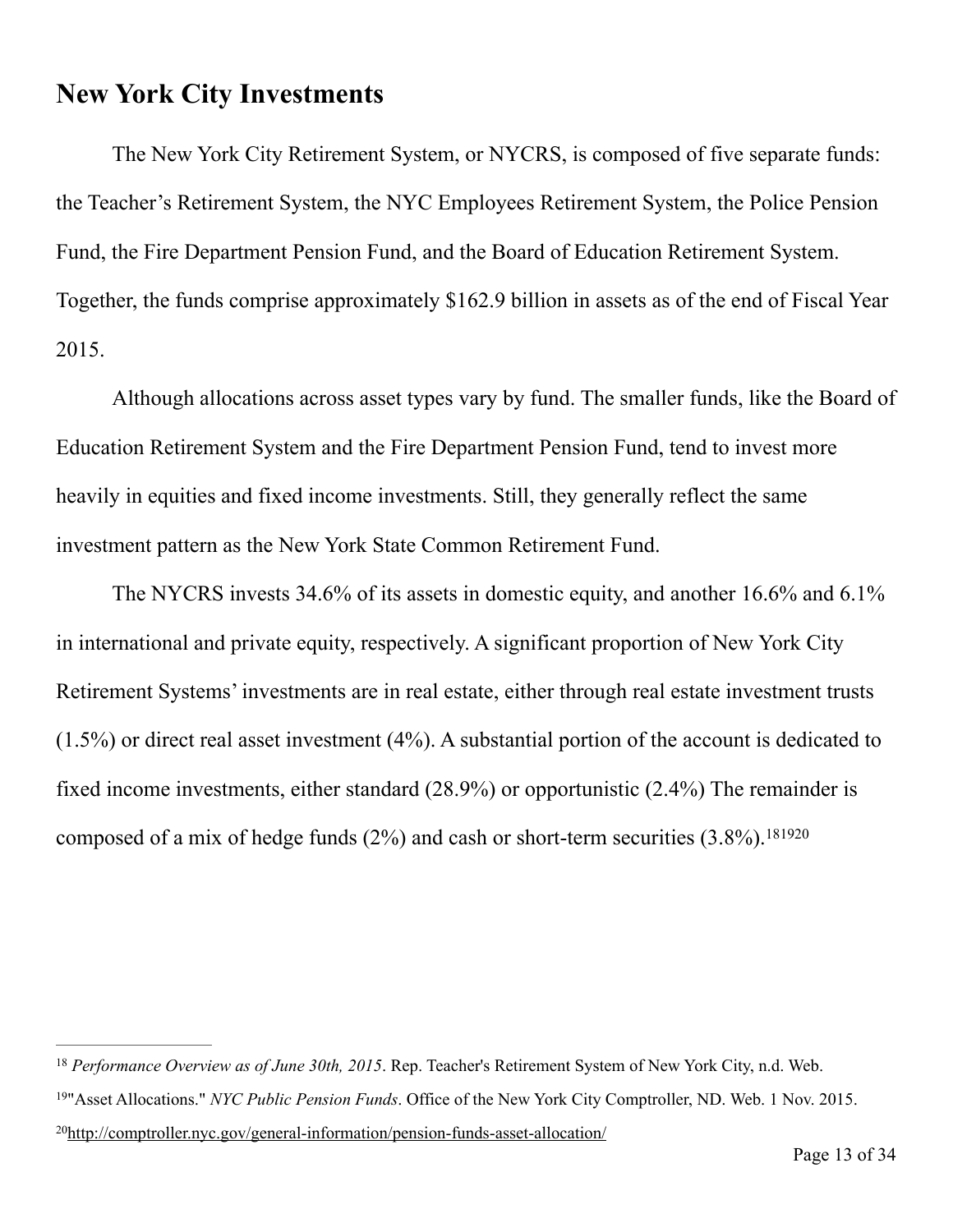New York City has its own targeted investment program, designed to produce returns while also spurring citywide economic growth. The Economically Targeted Investment portfolio, or ETI, is spread across multiple investment types and all five funds, and represents 2% (approx. \$3.2 billion, as of the end of Fiscal Year 2015) of the total New York City Retirement Systems investment portfolio. The ETI program are "designed to address market inefficiencies by providing capital or liquidity to under-served communities and populations City-wide. $"^{21}$  The ETI investment portfolio works to produce market-rate returns while investing in socially and economically desirable programs in New York City. Historically, the program has been focused on funding low-to-middle-income housing in the five boroughs.

 The investments of the ETI portfolio, while providing "collateral benefits" to the city in the form of socially and economically advantageous additions to the city's housing market, are also relatively safe. Because the organizations that the ETI portfolio invests in are either building physical structures or providing and buying asset-backed securities (things like mortgages, that are guaranteed by something of tangible value), the investments are relatively safe when compared to things like private equity. Significant ETI investments include the Access Capital Strategies account, the AFL-CIO Housing Investment Trust, and the Public-Private Apartment Rehabilitation Program.

 The Access Capital Strategies account (ACS) is an investment program designed to produce reasonable returns while protecting low to moderate-income home purchasers from predatory lending practices. The account invests in single-family mortgage backed securities, with the goal of providing fairly priced mortgage loans to borrowers near or below the area

<sup>&</sup>lt;sup>21</sup>"Economically Targeted Investments - Office of the New York City Comptroller Scott M. Stringer." Office of the New York City Comptroller Scott M Stringer. The City of New York, 04 June 2013. Web. 10 Sept. 2015.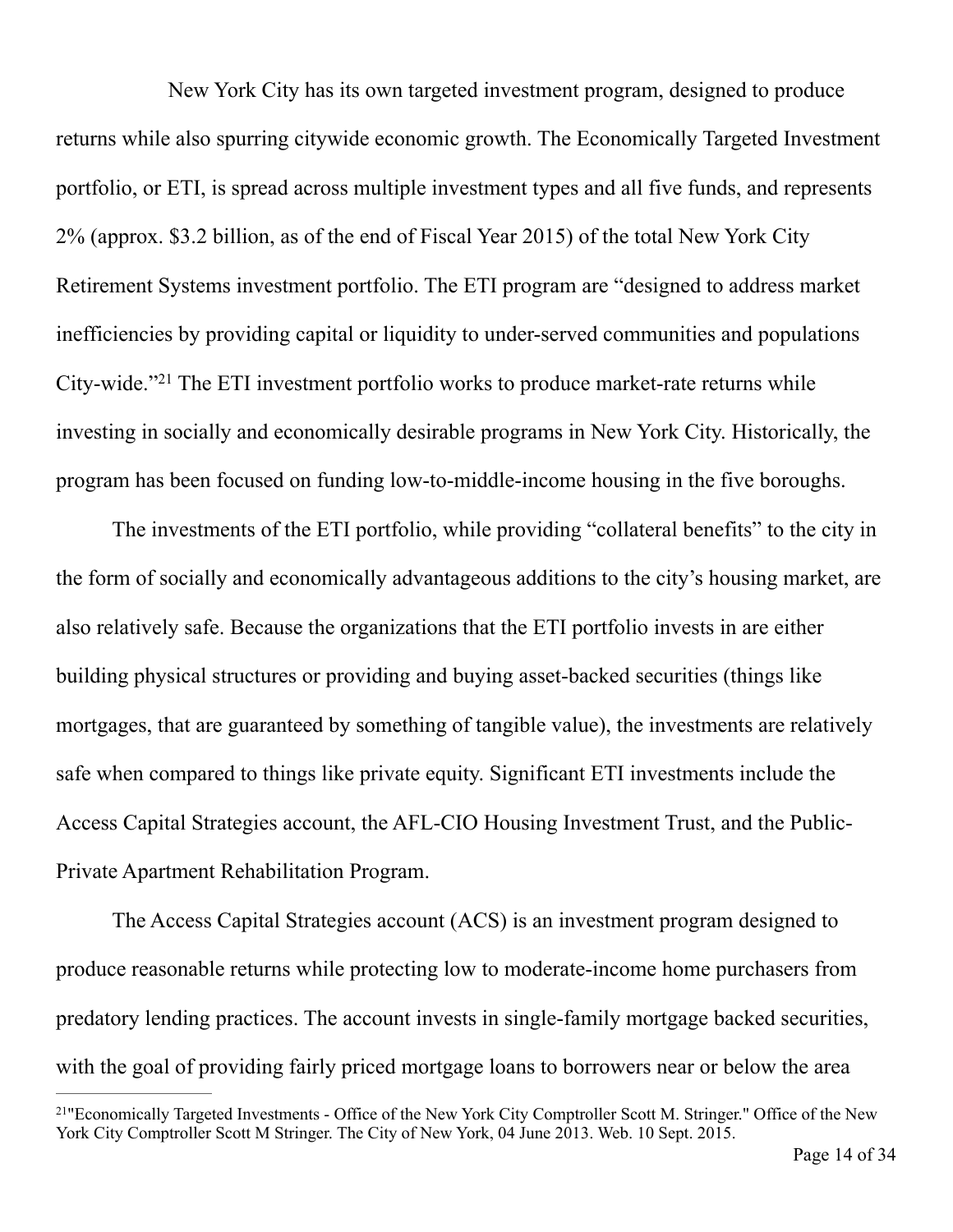median income. The AFL-CIO Housing Investment Trust (HIT) is an investment company that funds union-constructed affordable housing across New York, while the Public-Private Apartment Rehabilitation Program (PPAR) funds new construction and capital improvements on multifamily buildings across New York City.

 The ETI program has consistently produced returns that outpaced its market benchmark, proving that conscientiously-invested targeted programs in the New York City market can successfully generate returns while meeting broader social and economic goals. Additionally, the success Comptroller Stringer has had in managing these investments suggests that New York City has the expertise and sophistication necessary to manage investment in the development of small-scale capital assets for businesses.

| New York City Retirement System Assets (As of July 31, 2015)                                                 |                               |                                       |  |
|--------------------------------------------------------------------------------------------------------------|-------------------------------|---------------------------------------|--|
| <b>Asset Type</b>                                                                                            | <b>Estimated Market Value</b> | <b>Percentage of Total Portfolio*</b> |  |
| <b>U.S. Equity</b>                                                                                           | \$56,579,000,000              | 34.6%                                 |  |
| <b>REITS</b>                                                                                                 | \$2,503,000,000               | 1.5%                                  |  |
| <b>International Equity</b>                                                                                  | \$27,192,000,000              | 16.6%                                 |  |
| <b>Fixed Income</b>                                                                                          | \$47,191,000,000              | 28.9%                                 |  |
| <b>Opportunistic Fixed Income</b>                                                                            | \$3,939,000,000               | 2.4%                                  |  |
| <b>Private Equity</b>                                                                                        | \$9,943,000,000               | 6.1%                                  |  |
| <b>Real Assets</b>                                                                                           | \$6,561,000,000               | 4%                                    |  |
| <b>Hedge Funds</b>                                                                                           | \$3,351,000,000               | 2%                                    |  |
| Cash**                                                                                                       | \$6,282,000,000               | 3.8%                                  |  |
| <b>Total Investments</b>                                                                                     | \$163,539,000,000             | 100%                                  |  |
| *Fixed Income does not include Cash **Cash includes short-term deposits, securities lending, and CD accounts |                               |                                       |  |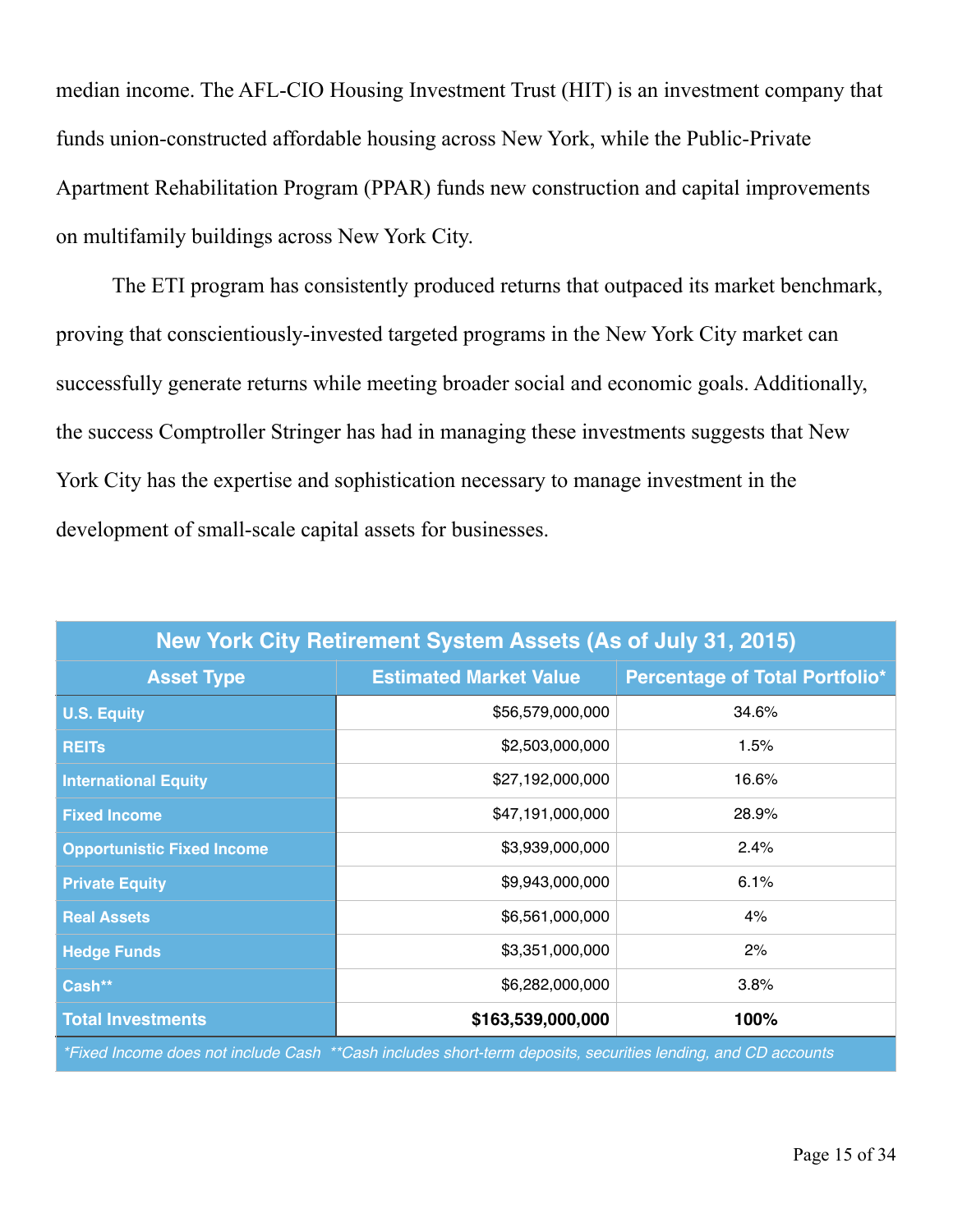# **Public Depository Funds**

 Private banks play a significant role in the management of public dollars as taxpayer funds circulate through private financial institutions. Banks hold government deposits and provide services such as investment, financing and credit card transactions. These responsibilities are the purview of a few well-established banks.

 The delegation of public funds to private banks is an important component of economic policy. By their decisions on where to deposit their funds and entrust their investments, governments can influence banks' behavior and induce them to comply with certain requirements and public policy goals, such as investing in community development or lending to disadvantaged businesses.

 Diversification of depository institutions and requirements for M/WBE lending fairness have been consistently overlooked by New York State and the federal government. Even though there are 51 minority-owned banks in the United States (six of them in New York) and 169 minority depository institutions (13 of them in New York), no minority-owned bank has contracts with the City or the State. While banks are required to comply with the federal and state Community Reinvestment Acts, neither includes specific requirements for lending to minority and women-owned business enterprises.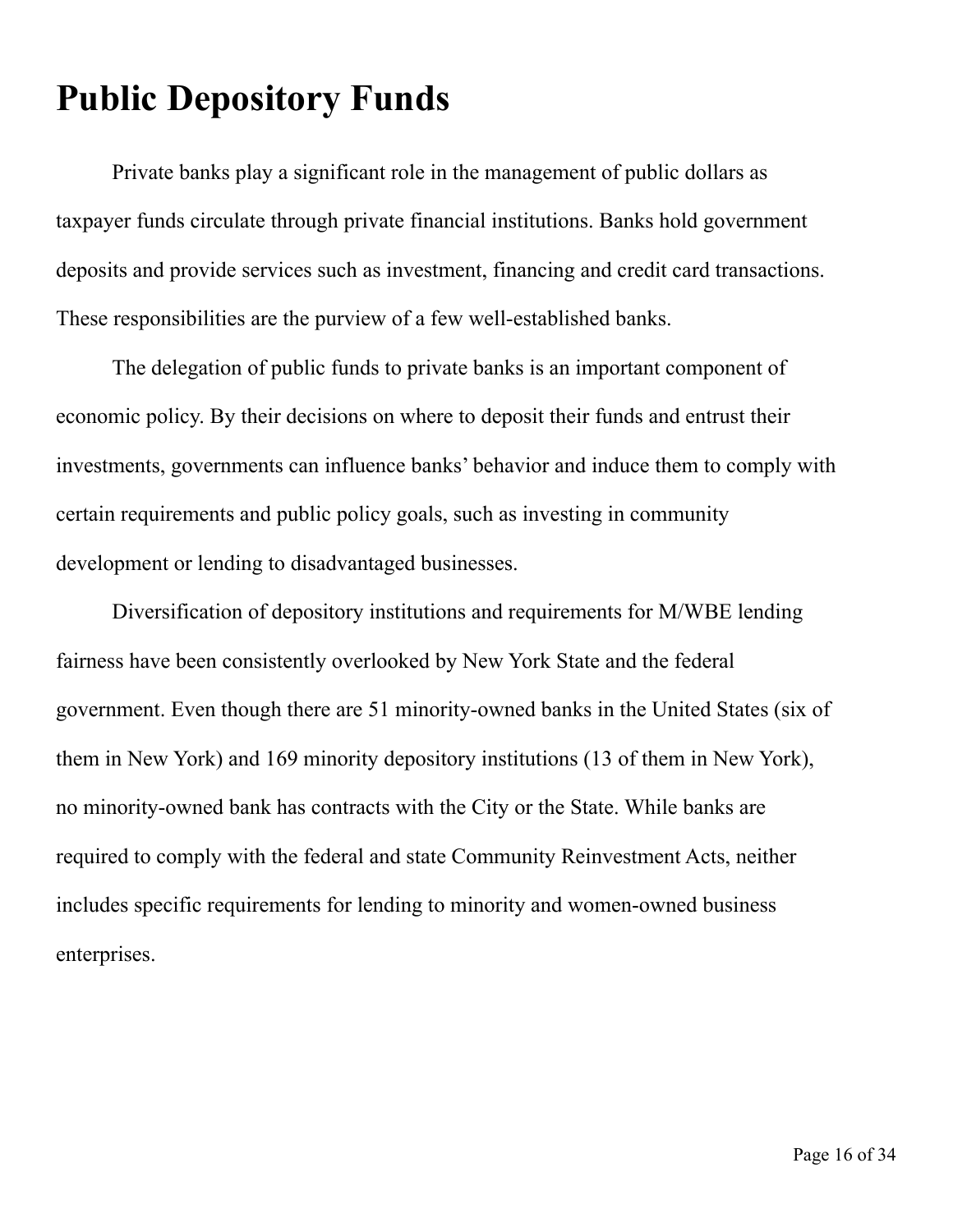## **New York State Depository Funds**

 New York State's depository banks are designated single-handedly by the Comptroller, at the request of individual agencies. In FY2014, the State's cash deposits amounted to \$10 billion, \$4 billion of which were invested in the short-term investment pool (STIP). State agencies currently have 202 active unexpired contracts with 42 banks, for a total of \$13.7 billion. Of these, 51 contract for a total of \$291M are classified "revenue generating." Wells Fargo Bank NA has the largest amount of State contracts, for a total of \$519M.

 Unlike New York City, the Financial Reporting Department of the Office of State Comptroller (OSC) New York State does not appear to maintain a centrally approved list of designated depository banks. New York State "maintains approximately 3,000 bank accounts for various purposes at locations throughout the State. Cash deposits in the State Treasury are under the joint custody of the State Comptroller and the Commissioner of Taxation and Finance. Cash balances not required for immediate use are invested in a short-term investment pool (STIP) administered by the State Comptroller or by the fund custodian to maximize interest earnings." $22$  In FY2014, the State's cash deposits amounted to \$10 billion, \$4 billion of which were invested in STIP. The State's main checking account is with KeyBank.23

<sup>&</sup>lt;sup>22</sup>"XVI.4.A Cash and Investments." *Guide to Financial Operations*. Office of the New York State Comptroller, 1 Jan. 2015. Web. <<http://www.osc.state.ny.us/agencies/guide/MyWebHelp/Content/XVI/4/A.htm>>.

<sup>&</sup>lt;sup>23</sup>DiNapoli, Thomas P. *State of New York Financial Condition Report*. Rep. Office of the New York State Comptroller, 2014. Web. <<http://www.osc.state.ny.us/finance/finreports/fcr/2014fcr.pdf>>.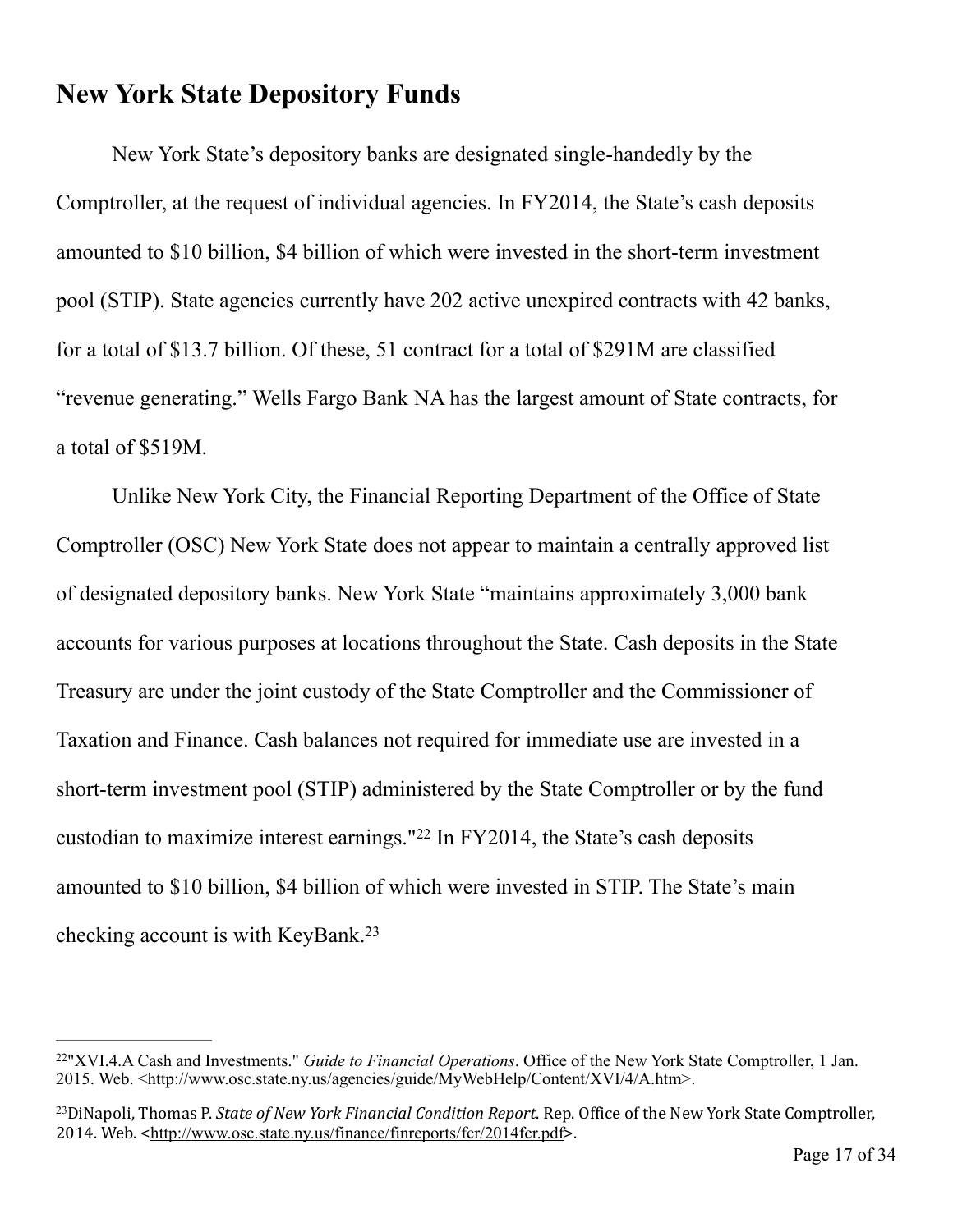NY State Banking Law Section 96-d authorizes the designation of savings banks and savings and loan associations as depositaries under the "banking development district program." The program is intended "to encourage the establishment of bank branches in geographic locations where there is demonstrated need for banking services." This grant of authority under the Banking Law is scheduled to expire on January 1, 2017. Furthermore, GML Sections  $10(2)(a)(ii)$  and  $11(2)(a)(2)$  authorize participation in a deposit placement program in which the local government's monies are redeposited in one or more "banking institutions" as defined in Banking Law Section 9-r.

Deposit placement programs allow local governments to authorize their designated depository bank or trust company to arrange for the "redeposit" of the local government's funds, for the account of the government in one or more banking institutions. Under this program, an FDIC-insured bank or trust company divides a local government's deposits into multiple deposits, all under the FDIC limit, and then deposits in that amount are made into other FDIC-insured banking institutions, thereby increasing the available FDIC coverage. At the same time, each of the banking institutions into which a piece of the original deposit was made makes a "reciprocal deposit" back into the bank or trust company that holds the local government's original deposit. Local governments are also authorized to use deposit placement programs for investments.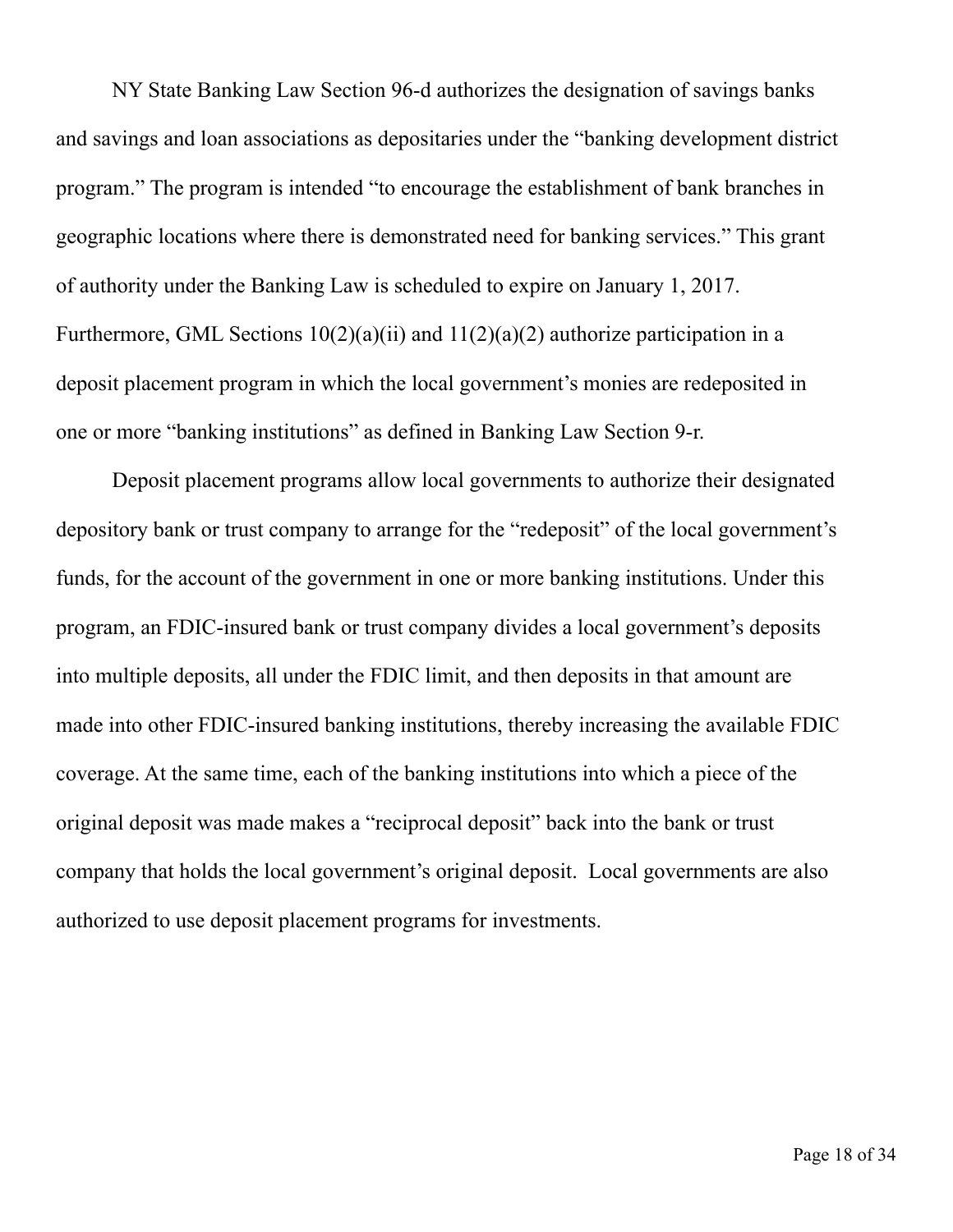#### **New York City Depository Funds**

 New York City's depository funds and financial management contracts, while more publicly accessible and more are no more diverse than those of New York State. In FY 2015, New York City held \$6 billion worth of cash deposits in its designated depository banks. The list of those banks is set biennially by the 3-member Banking Commission, which consists of the Mayor, the Comptroller, and the Commissioner of Finance. In practice, 10 banks handle most of the City's operations (which in FY2015 consisted of \$90 billion in revenue and the same amount of spending, including \$23 billion in payroll and \$15 billion in contracts). New York City's bank accounts are managed by the Treasury Division of the Department of Finance, whose employees are charged to "ensure that City funds are deposited only in approved banks with appropriate collateral and manage the City's banking relationships."

 The City has 68 active multi-year contracts with these banks, including 56 expense contracts (for a total of \$687.8M) and 12 revenue contracts (for a total of \$10M). 12 of expense contracts with five banks, for a total of \$56.9M, are managed by the Department of Finance and associated with the City's cash deposits. These include a contract with Citibank for holding the central treasury account; two contracts with Wells Fargo and one with Chase for lockbox services; and one with BoNY Mellon for the use of its ClearTran electronic and online bill payments system.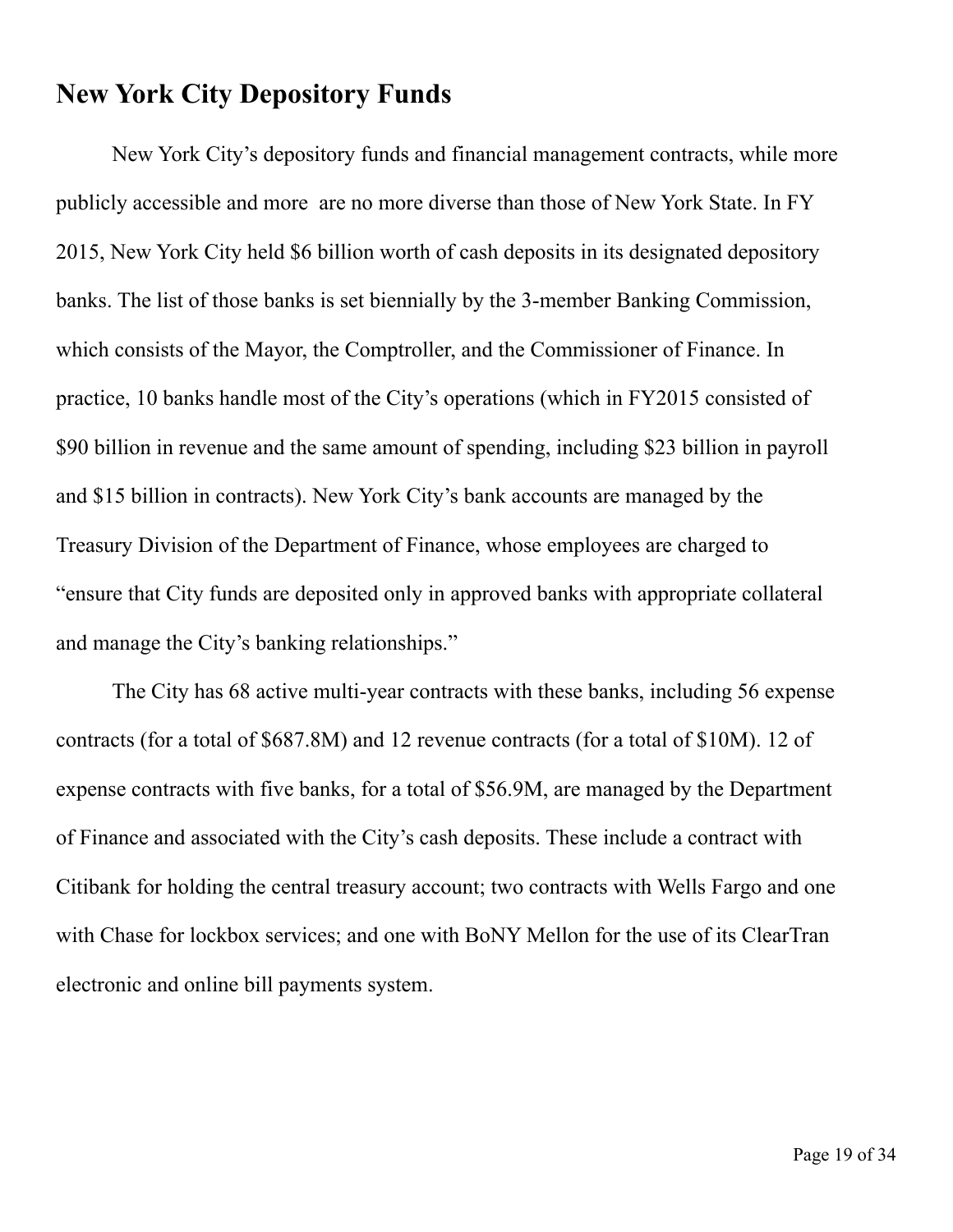| <b>New York State Active Multi-year Contracts (As of FY2016)</b> |                            |                      |  |
|------------------------------------------------------------------|----------------------------|----------------------|--|
| <b>Vendor</b>                                                    | <b>Number of Contracts</b> | <b>Dollar Amount</b> |  |
| <b>Wells Fargo Bank N A</b>                                      | 9                          | \$518,900,000        |  |
| JP Morgan Chase Bank NA                                          | 13                         | \$365,100,000        |  |
| <b>WEX Bank</b>                                                  | $\mathbf{1}$               | \$256,600,000        |  |
| <b>TD Bank National Assoc</b>                                    | $\mathbf{1}$               | \$223,600,000        |  |
| <b>Royal Bank of Canada</b>                                      | $\mathbf{1}$               | \$221,300,000        |  |
| <b>Barclays Bank PLC</b>                                         | 1                          | \$188,300,000        |  |
| <b>Citibank NA</b>                                               | $\overline{7}$             | \$138,600,000        |  |
| <b>State Street Bank and Trust</b><br>Company                    | $\mathbf{1}$               | \$110,700,000        |  |
| <b>Bank of Montreal</b>                                          | $\mathbf{1}$               | \$82,600,000         |  |
| Key Bank NA/KeyBank National<br>Association                      | 11                         | \$29,900,000         |  |
| <b>PNC Bank NA</b>                                               | $\mathbf{1}$               | \$19,300,000         |  |
| <b>Manufacturers &amp; Traders Bank</b>                          | 4                          | \$12,500,000         |  |
| <b>Bank of America NA Public</b><br><b>Sector Banking</b>        | 4                          | \$8,900,000          |  |
| The Bank of New York Mellon                                      | 6                          | \$7,200,000          |  |
| <b>Bayerische Landesbank</b>                                     | $\mathbf{1}$               | \$3,900,000          |  |
| <b>US Bank National Association</b>                              | $\overline{2}$             | \$964,208            |  |
| <b>Wachovia Bank NA</b>                                          | $\mathbf{1}$               | \$330,000            |  |
| <b>Citizens Bank Rhode Island</b>                                | $\mathbf{1}$               | \$100,000            |  |
| <b>TOTAL</b>                                                     | 66                         | \$2,188,794,208      |  |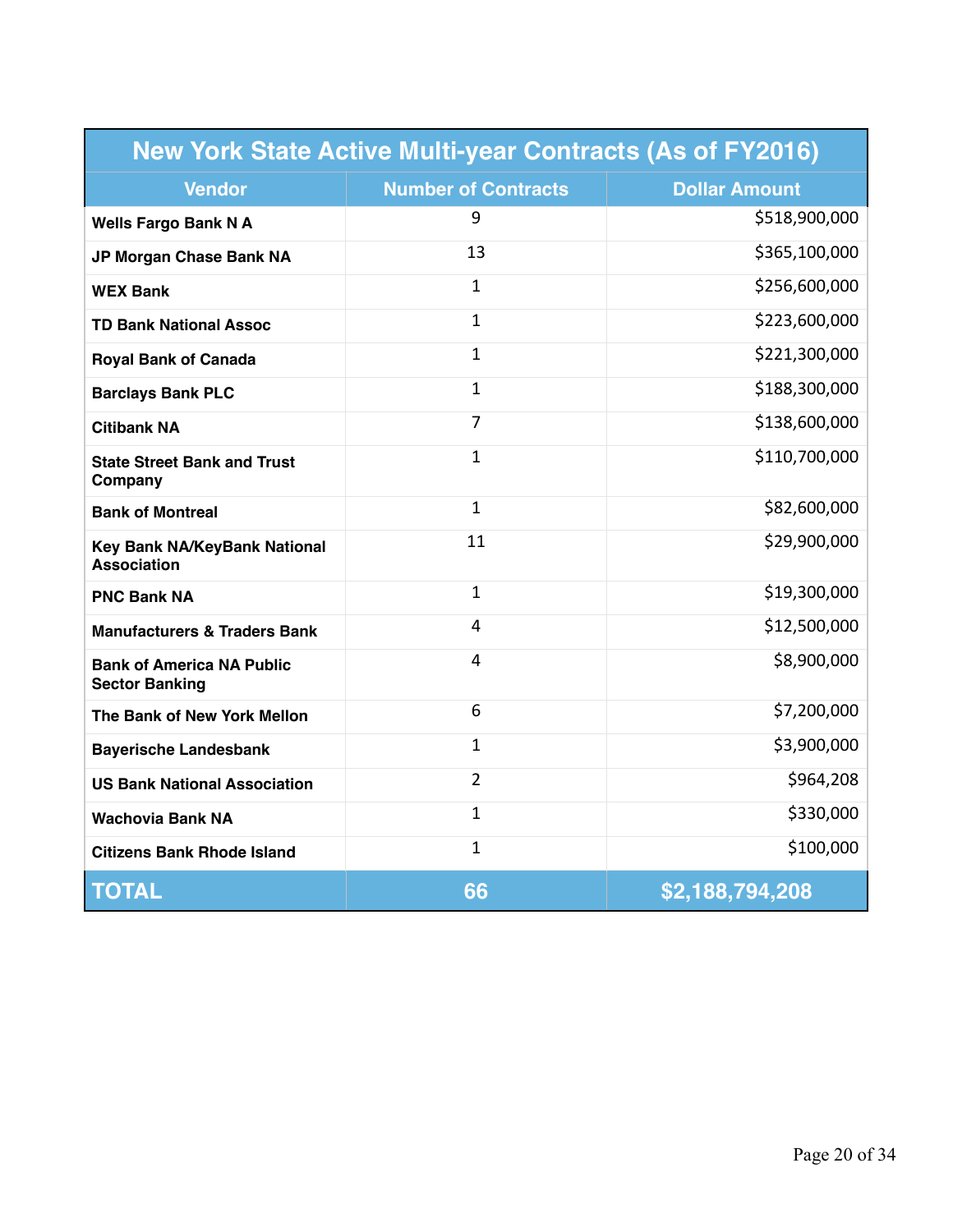The list of banks most recently designated by the Commission (on May 28, 2015) is as

follows:

- 1. Amalgamated Bank
- 2. Bank of America, N.A.
- 3. Capital One N.A.
- 4. Citibank, N.A.
- 5. Flushing Bank
- 6. HAB Bank
- 7. HSBC Bank USA
- 8. IDB Bank
- 9. JPMorgan Chase Bank
- 10. Modern Bank
- 11. MUFG Union Bank
- 12. New York Commercial Bank
- 13. Popular Community Bank
- 14. Santander Bank
- 15. Signature Bank
- 16. State Street Bank
- 17. TD Bank
- 18. The Bank of New York Mellon
- 19. U.S. Bank
- 20. Victory State Bank
- 21. Wells Fargo Bank

However, only ten of these 21 banks have active contracts with the city. These 10

banks are *Amalgamated; Bank of America N.A.; Citibank, N.A.; HSBC Bank USA; JP* 

*Morgan Chase NA; State Street Bank & Trust; TD Bank NA; The Bank of New York* 

*Mellon; US Bank National Association; and Wells Fargo Bank NA*.

To be designated by the Commission, a bank must submit an application and fulfill

a number of regulatory requirements. One of the major requirements for doing business

with the city is compliance with the federal and state-level Community Reinvestment

Acts (CRA).<sup>24</sup> Alongside CRA compliance, NYC depository banks must meet interest

<sup>&</sup>lt;sup>24</sup>Pub. L. 95-128, 91 Stat. 1147 (1977) (codified as amended at 12 U.S.C.  $\S$  2901-2908).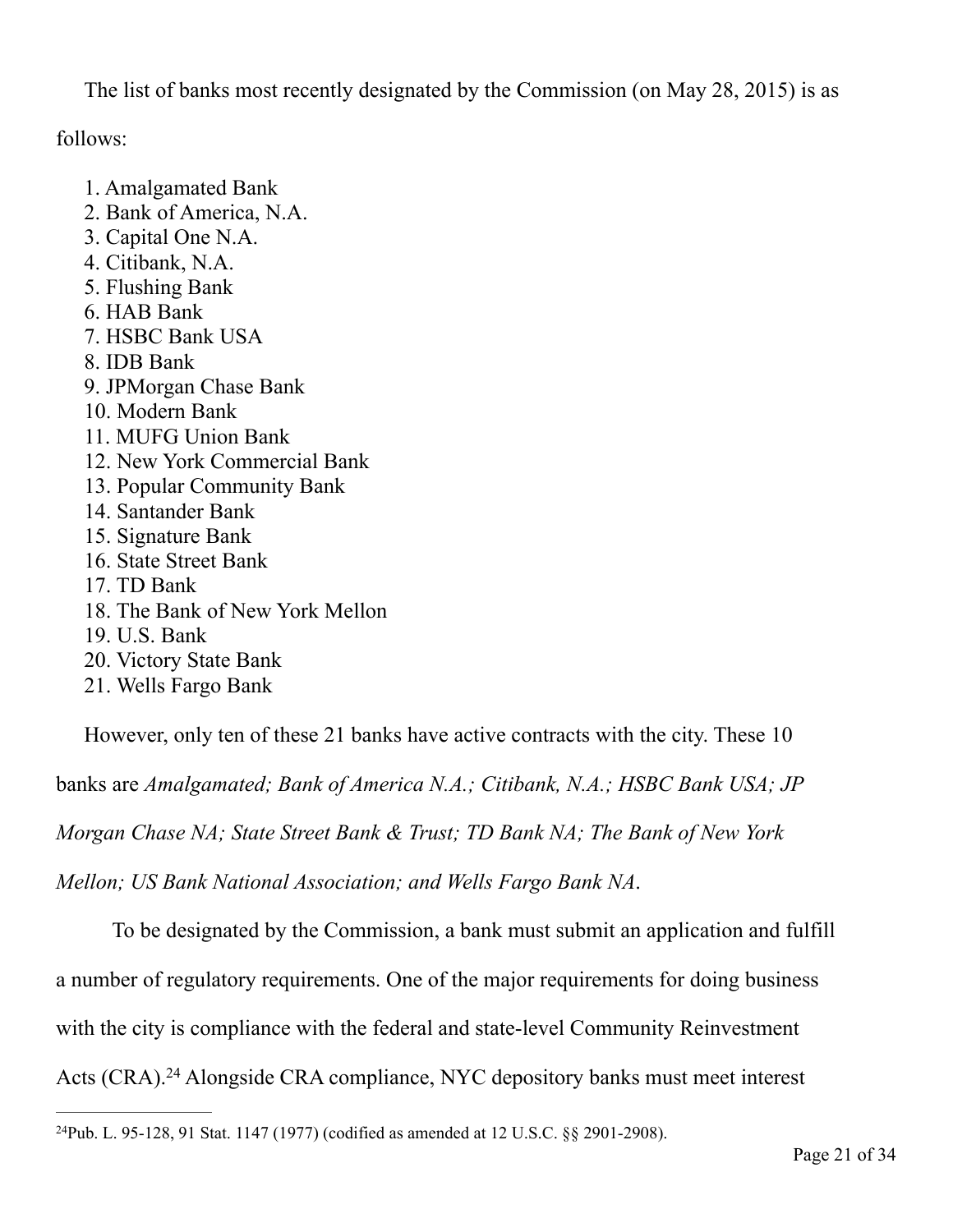requirements on the City's cash deposits. The relevant regulation regarding interest states that "no bank shall be designated or shall remain designated pursuant to these rules unless … it shall agree to pay into the City treasury interest or to provide the City with equivalent value on the daily balances at a rate which the Banking Commission shall negotiate according to the current rate of interest upon like balances deposited in banks in the City by private persons or corporations."

 The publicly stated position of the Department of Finance' Treasury Division (which negotiates contracts with the banks) is that interest rates on government deposits are proprietary information and therefore unavailable to the public. Part of the justification given by the Treasury is that the disclosure of a rate negotiated with one of the banks would negatively affect negotiations with another. However, the total amount of interest revenue on city funds collected from 773 different accounts (almost all of it by the Comptroller's Office) was set in the modified budget for FY 2015 at \$8.535 billion.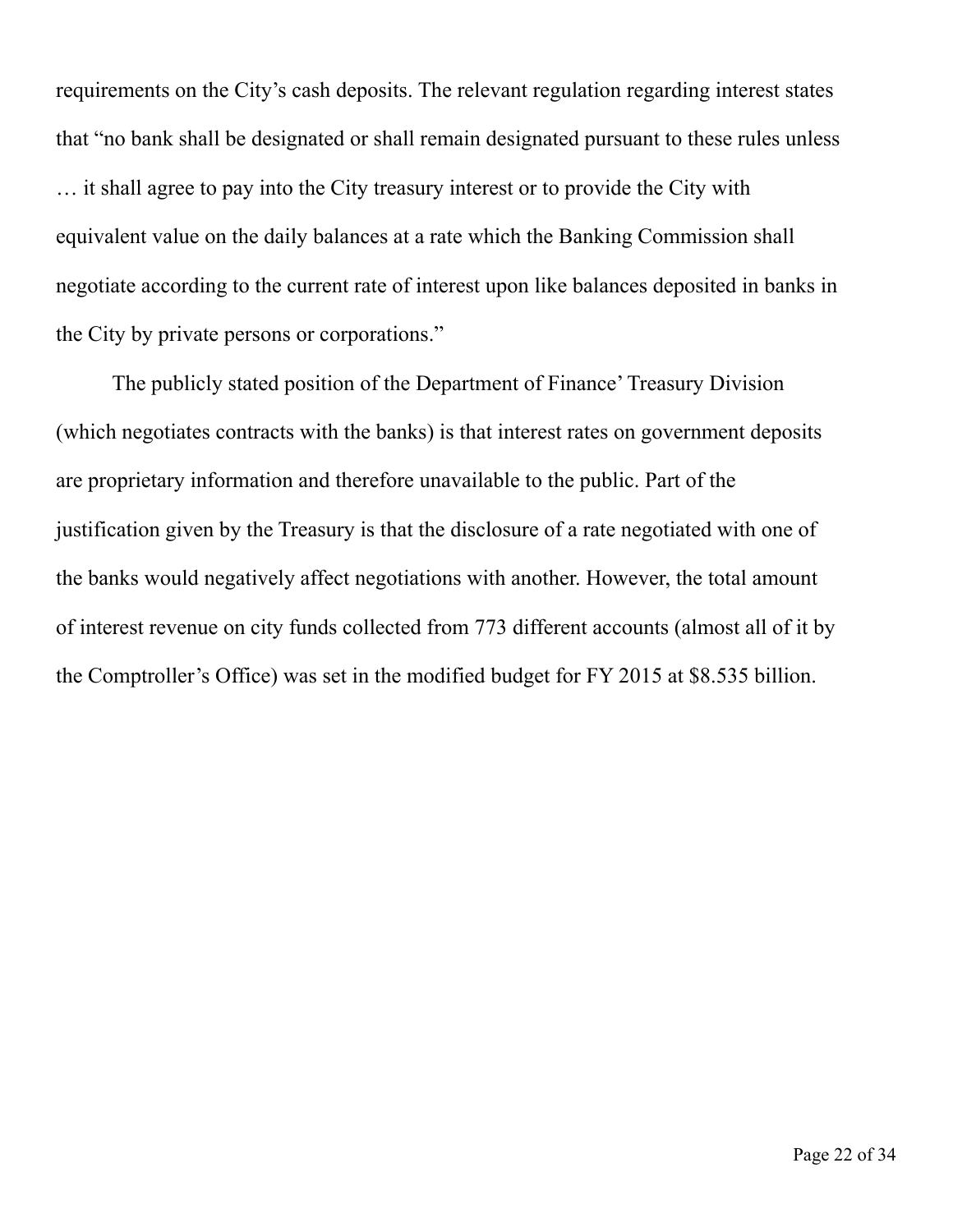| <b>NYC Department of Finance Contracts (FY2016)</b> |                            |                      |  |
|-----------------------------------------------------|----------------------------|----------------------|--|
| <b>Vendor</b>                                       | <b>Number of Contracts</b> | <b>Dollar Amount</b> |  |
| Wells Fargo Bank N A                                | 6                          | \$27,229,629         |  |
| Citibank, N.A.                                      | $\overline{2}$             | \$16,769,948         |  |
| JPMorgan Chase Bank<br>NА                           | 2                          | \$12,049,950         |  |
| The Bank of New York<br>Mellon                      | 1                          | \$636,362            |  |
| <b>TD Bank NA</b>                                   | $\mathbf 1$                | \$180,000            |  |
| <b>TOTAL</b>                                        | 12                         | \$56,865,889         |  |

| <b>Office of the Comptroller Contracts (FY2016)</b> |                                      |                      |                      |
|-----------------------------------------------------|--------------------------------------|----------------------|----------------------|
| <b>Vendor</b>                                       | <b>Number of</b><br><b>Contracts</b> | <b>Contract Type</b> | <b>Dollar Amount</b> |
| JP Morgan<br>Chase Bank NA                          | 15                                   | Expense              | \$311,882,107        |
| <b>Wells Fargo</b><br><b>Bank NA</b>                | 5                                    | Expense              | \$190,394,195        |
| <b>Bank of</b><br>America NA                        | 9                                    | Expense              | \$56,235,569         |
| <b>State Street</b><br><b>Bank &amp; Trust</b>      | 4                                    | Expense              | \$27,960,764         |
| <b>US Bank</b><br>National<br>Association           | $\overline{2}$                       | Expense              | \$20,354,923         |
| The Bank of<br><b>New York</b><br>Mellon            | 4                                    | Expense              | \$11,064,165         |
| <b>TD Bank NA</b>                                   | $\overline{2}$                       | Expense              | \$11,037,000         |
| <b>HSBC Bank USA</b>                                | $\mathbf{1}$                         | Expense              | \$8,899,096          |
| <b>Subtotal</b>                                     | 42                                   | <b>Expense</b>       | \$637,827,820        |
| <b>State Street</b><br><b>Bank &amp; Trust</b>      | 5                                    | Finance              | \$7,762,000          |
| JP Morgan<br>Chase Bank NA                          | $\mathbf{1}$                         | Finance              | \$1,200,000          |
| Amalgamated<br><b>Bank</b>                          | $\mathbf{1}$                         | Finance              | \$450,000            |
| <b>Subtotal</b>                                     | $\overline{7}$                       | <b>Finance</b>       | \$8,412,000          |
| <b>TOTAL</b>                                        | 49                                   |                      | \$646,239,820        |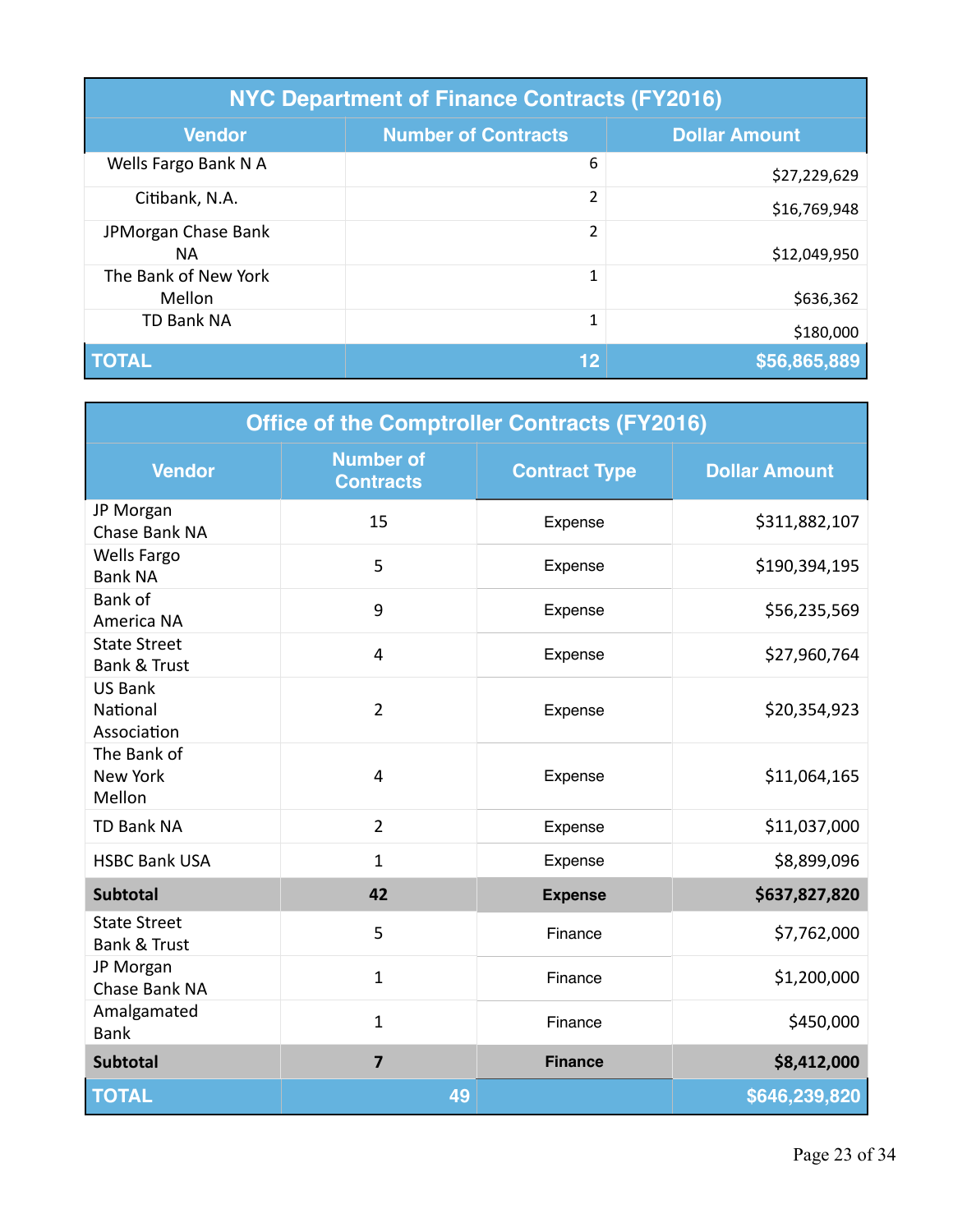## **Community Reinvestment Act and City Regulations**

 The most powerful checks on depository institutions in New York State are the federal and New York State Community Reinvestment Acts, or CRAs. These acts provide a framework for assessing and rating a bank's obligation to meet the credit needs of its local community. New York State evaluates the community development performance of its regulated banks, which includes funding of affordable housing for low-and-moderate income families, community services targeted towards low-and-moderate income individuals, small-business financing, activities aimed at revitalizing geographic communities, and activities designed to prevent foreclosures.25

 New York City attempted to create its own regulatory system for depository banks in 2012 with Local Law 38, also known as the Responsible Banking Act (RBA). The goal of this law was to ensure that city depository banks were responsive to the needs of local small businesses and community organizations. However, New York City was sued by the New York Banker's Association, and in August 2015 the RBA was struck down in its entirety by the U.S. District Court, in a ruling stating that city action on this subject was preempted by federal and state laws.26

 Neither the federal government nor New York State have punitive measures included in their CRAs. However, CRA compliance is regularly evaluated in a variety of

<sup>2</sup>[5http://www.dfs.ny.gov/banking/crafaqs.htm](http://www.dfs.ny.gov/banking/crafaqs.htm)

 $26$  Cite this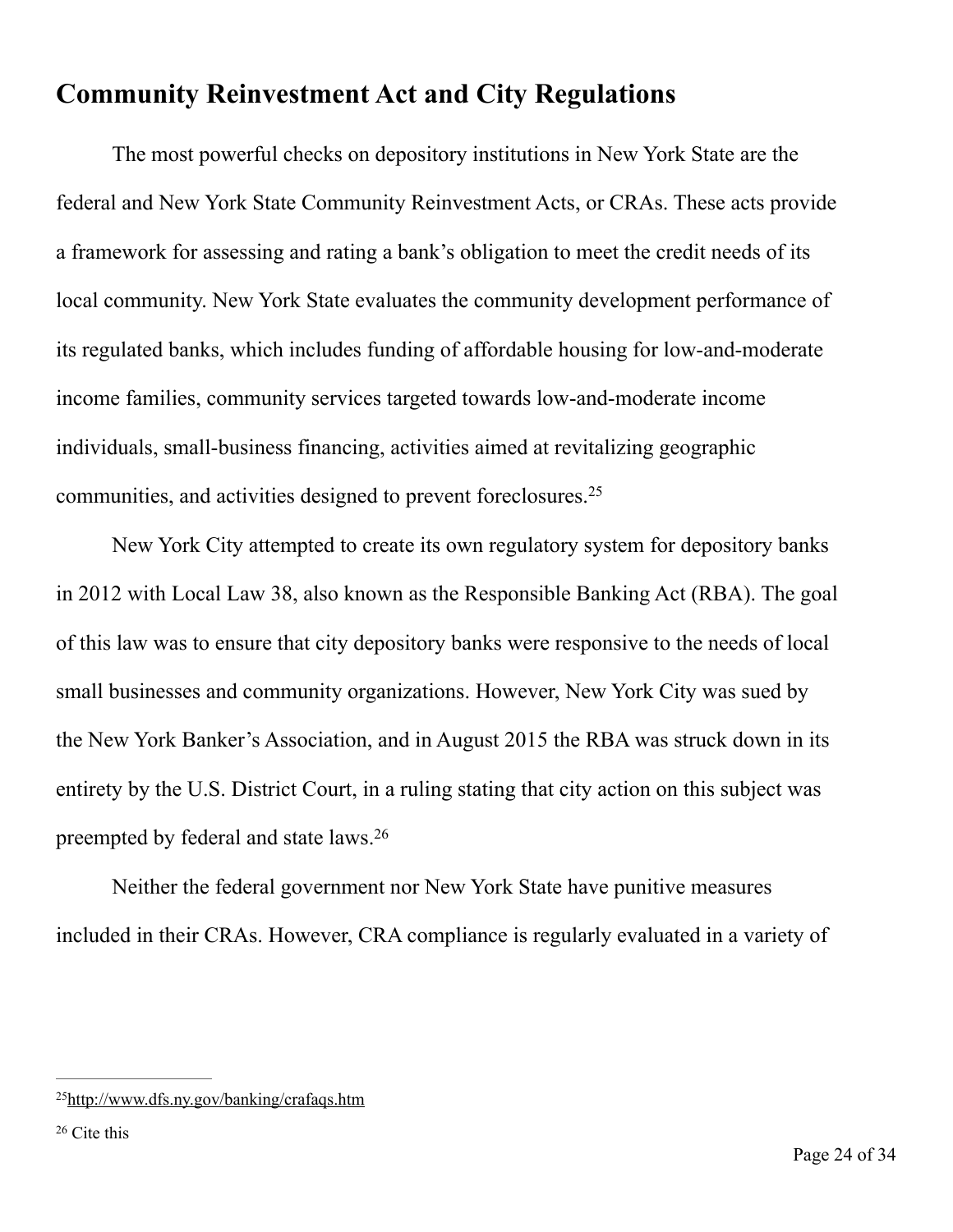ways, and poor performance or noncompliance can be used as grounds for denying approval for mergers, opening new branches, or new applications for deposit facilities.27

 The federal Community Reinvestment Act provides that "regulated financial institutions have [a] continuing and affirmative obligation to help meet the credit needs of the local communities in which they are chartered."<sup>28</sup> A federal regulatory agency must "assess the institution's record of meeting the credit needs of its entire community, including low- and moderate-income neighborhoods ... and ... take such record into account in its evaluation of an application for a deposit facility by such institution."29 Importantly, comments on a bank's performance submitted by members of the public are supposed to be taken into account as part of the bank's CRA examination.

 Likewise, the New York State CRA (passed in 1978 as §28-b of its Banking Law) provides for an "an assessment, in writing, of the record of performance of the banking institution in helping to meet the credit needs of its entire community, including low and moderate-income neighborhoods."<sup>30</sup> Neither the federal nor the New York State CRA contain any mention of M/WBEs; New York's first-ever M/WBE program was adopted in 1988, ten years after its CRA, but the CRA was never amended since then. And the state Banking Law does not really require the banks to report on the types of loans they have made on a regular basis. Thus, in the section titled 'Reports of lending by banking organizations', it states:

<sup>2</sup>[7http://www.federalreserve.gov/communitydev/cra\\_about.htm](http://www.federalreserve.gov/communitydev/cra_about.htm)

 $28$  12 U.S.C. § 2901(a)(3).

<sup>&</sup>lt;sup>29</sup>[https://fraser.stlouisfed.org/scribd/?title\\_id=1027&filepath=/docs/historical/congressional/community](https://fraser.stlouisfed.org/scribd/?title_id=1027&filepath=/docs/historical/congressional/community-reinvestment-1977.pdf) reinvestment-1977.pdf#scribd-open.

<http://public.leginfo.state.ny.us/lawssrch.cgi?NVLWO>: 3[0](http://public.leginfo.state.ny.us/lawssrch.cgi?NVLWO)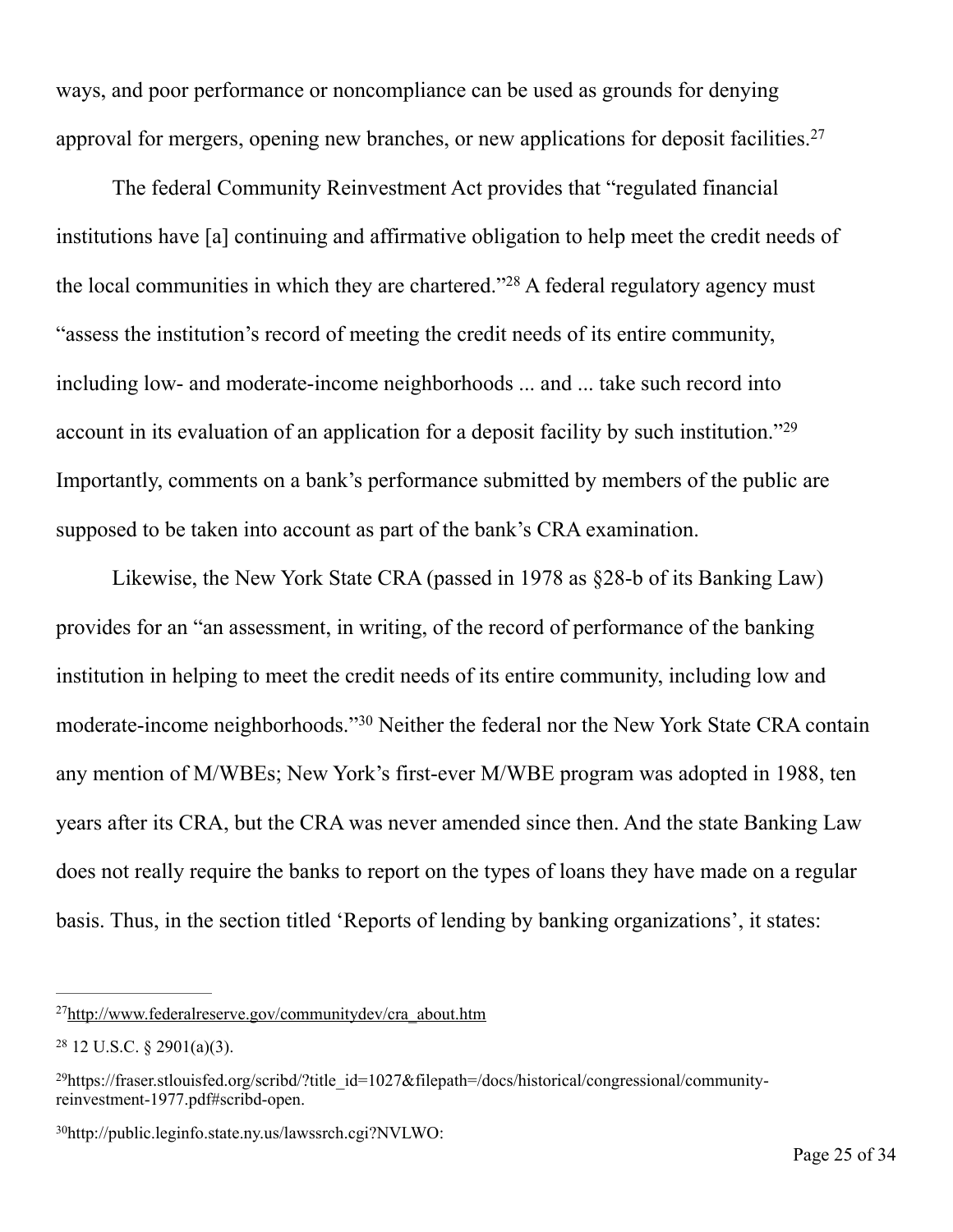"The superintendent may require every banking organization to submit from time to time data on its mortgage loans, home improvement loans, or other loans and data on its deposits."31

 Compliance with CRA is certified by regular examinations. A NYC designated deposit bank must "retain throughout the designation period a minimum state CRA rating of "2" or its equivalent as determined by the New York State Banking Department and a minimum federal CRA rating of "Satisfactory" or its equivalent ..." Federal CRA examinations and ratings are provided by several institutions, including the Board of Governors of the Federal Reserve System [\(FRB\)](http://www.federalreserve.gov/), the Federal Deposit Insurance Corporation [\(FDIC](http://www.fdic.gov/)), the National Credit Union Administration ([NCUA\)](http://www.ncua.gov/), the Office of the Comptroller of the Currency ([OCC](http://www.occ.treas.gov/)), and the Office of Thrift Supervision [\(OTS\)](http://www.ots.treas.gov/); the uniformity of these examinations and reporting is maintained by the Federal Financial Institutions Examination Council (FFIEC).

 Despite widespread recognition of discriminatory business lending patterns, as well as the Loans to or investment in M/WBEs are not included in either the federal or state Community Reinvestment Acts. Although recent disparity studies in the New York State market suggest significant discrimination in business loans, no steps have been taken by the New York State legislature to expand the New York CRA to scrutinize these loans.

 Nevertheless, a number of designated depository banks have made individual commitments in this area, however modest. Wells Fargo, which boasts of being one of the leading lenders to women-owned businesses (WBEs), has announced plans to lend them \$55 billion by the year 2020 (although this represents a minuscule percentage of its overall portfolio of loans, valued at \$800 billion per quarter). The private establishment of such commitment

 $31 \text{``$}$   $36$ -a.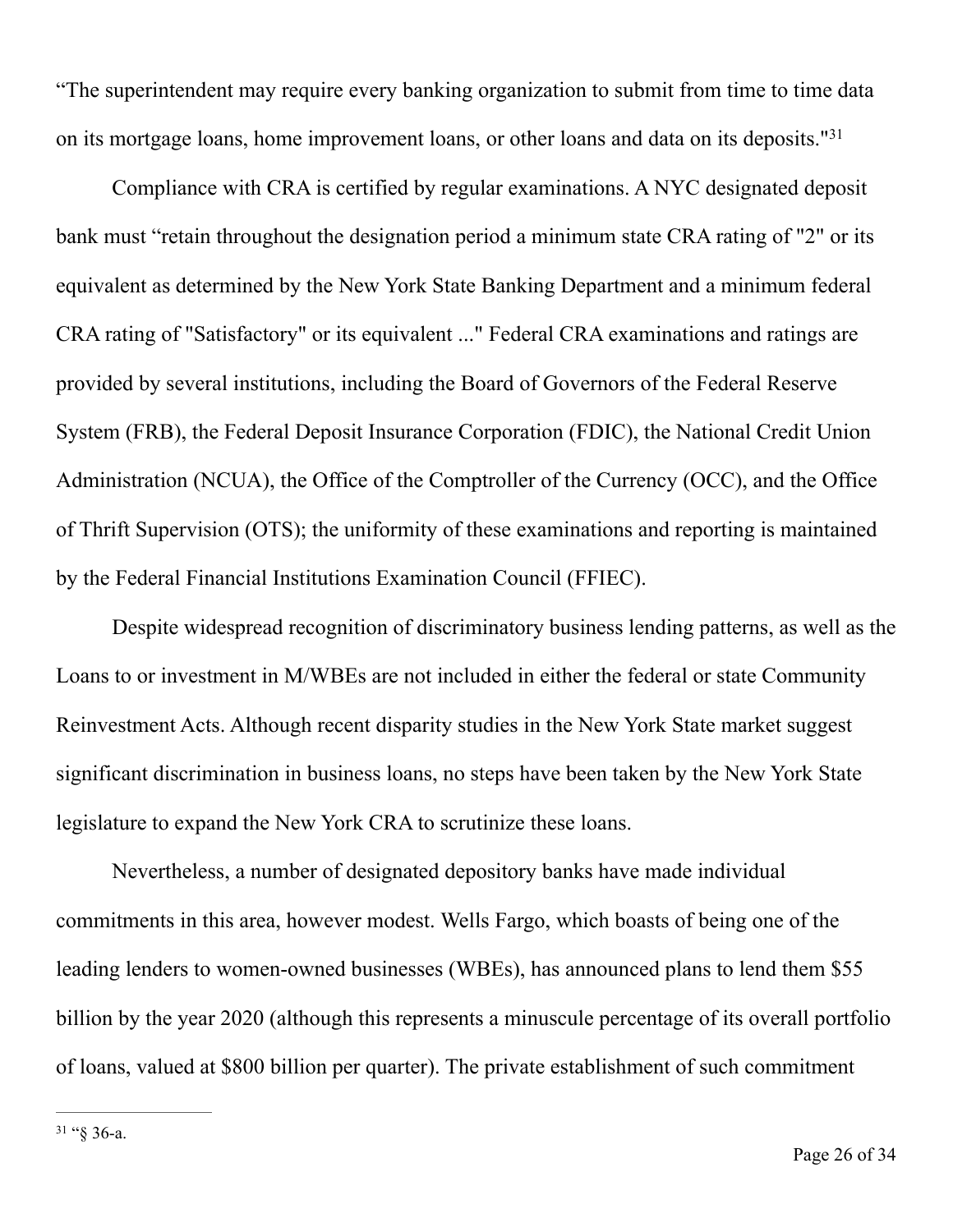programs suggests that good actors exist in the private lending sector. The success of established CRA requirements in influencing the practices of private lending institutions proves that public scrutiny of M/WBE lending could be a powerful force in reducing credit discrimination.

# **Models For Sector Investment**

 Given the extensive precedent for socially and macro-economically conscious investment of public pension funds, New York City and State have a variety of tools available to address capital disparities. Both the New York State Comptroller and New York City Comptroller have expressed a commitment to confronting discrimination against women and minority owned businesses, and point to their expanding "emerging manager" programs as evidence of that commitment.  $323334$  As of the end of fiscal year 2015, New York State has placed \$5.4 billion of pension funds into the hands of emerging managers, while investing almost \$9.4 billion through M/WBE asset managers.<sup>35</sup> The New York City Retirement Systems (NYCRS) have invested

<sup>&</sup>lt;sup>32</sup>"Emerging Manager Program." *Office of the New York State Comptroller*: New York State Office of the State Comptroller, n.d. Web. [<http://osc.state.ny.us/pension/emerging/index.htm>](http://osc.state.ny.us/pension/emerging/index.htm).

<sup>&</sup>lt;sup>33</sup> The State of New York. New York State Office of the State Comptroller. Office of the New York State Comptroller. *2015 Comprehensive Annual Financial Report.* By Thomas DiNapoli. New York State Office of the State Comptroller, n.d. Web.

<sup>&</sup>quot;Description of the Emerging Manager Program of the New York City Retirement Systems." *Office of the New York* <sup>34</sup> *State Comptroller.* [Bureau of Asset Management, n.d. Web. <https://comptroller.nyc.gov/wp-content/uploads/2014/11/](https://comptroller.nyc.gov/wp-content/uploads/2014/11/NYCRS-EM-Program-Website-Language.pdf) NYCRS-EM-Program-Website-Language.pdf>.

<sup>&</sup>lt;sup>35</sup>"Empowering New York's M/WBEs." *Office of the New York State Comptroller*. Office of the New York State Comptroller, July 2015. Web.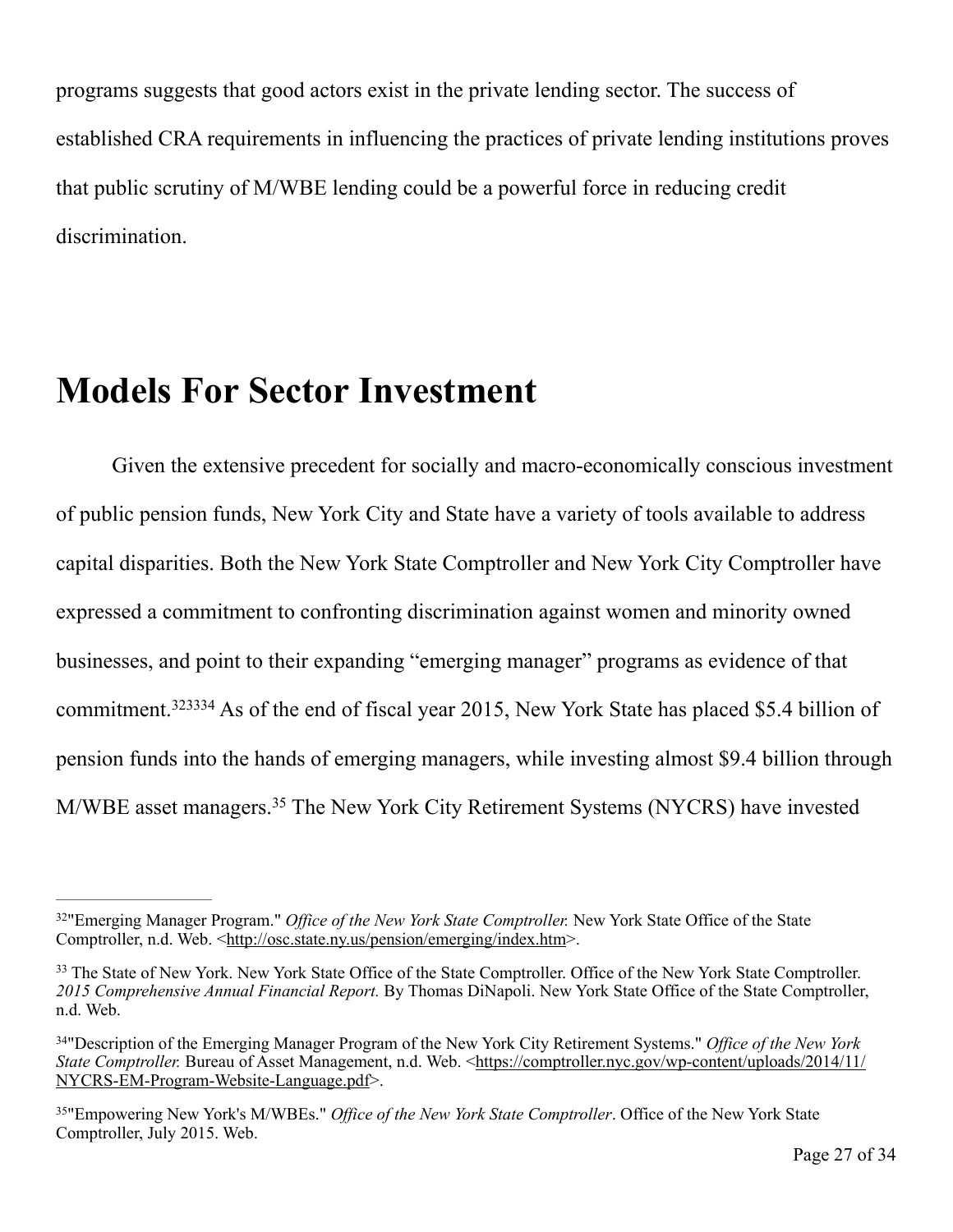\$12 billion with Emerging Managers and M/WBE managers.<sup>36</sup> However, while efforts to diversify investment managers are commendable, those efforts represent a largely internal commitment to diverse hiring. In focusing on manager diversity, Comptrollers DiNapolli and Stringer have ignored the broader issue of disparate access to capital for M/WBEs statewide. Despite this reluctance to directly address capital disparities, there are several existing models for successful and fiscally responsible sector investment that would allow New York City and New York State to encourage the growth of M/WBEs.

## **Small Business Investment Companies**

 One of the easiest and most direct methods for targeted sector investment is the establishment of SBICs. A Small Business Investment Company (SBIC) is a privately owned and operated investment group that is partnered with and licensed through the United States Small Business Administration (SBA). The Federal SBIC program was created in 1958 in response to the challenges faced by small business in acquiring capital. The goal of the program was to "stimulate growth in America's small business sector by supplementing the long-term debt and private equity capital available to small businesses."<sup>37</sup> As of March 31st, 2015, SBICs managed \$24 billion in private capital and SBA leverage.<sup>38</sup>

SBICs operate under a set of regulations that ensure that they invest in multiple small

<sup>&</sup>lt;sup>36</sup>Description of the Emerging Manager Program of the New York City Retirement Systems (2015): n. pag. *Bureau of Asset Management.* Office of the New York City Comptroller, July 2015. Web.

Askari, Ammar, William Reeves, and Barry Wides. *Small Business Investment Companies: Investment Option for Banks.* <sup>37</sup> [Rep. Office of the Comptroller of the Currency, Sept. 2015. Web. <https://www.sba.gov/sites/default/files/article-files/](https://www.sba.gov/sites/default/files/article-files/insights-sbic.pdf) insights-sbic.pdf>.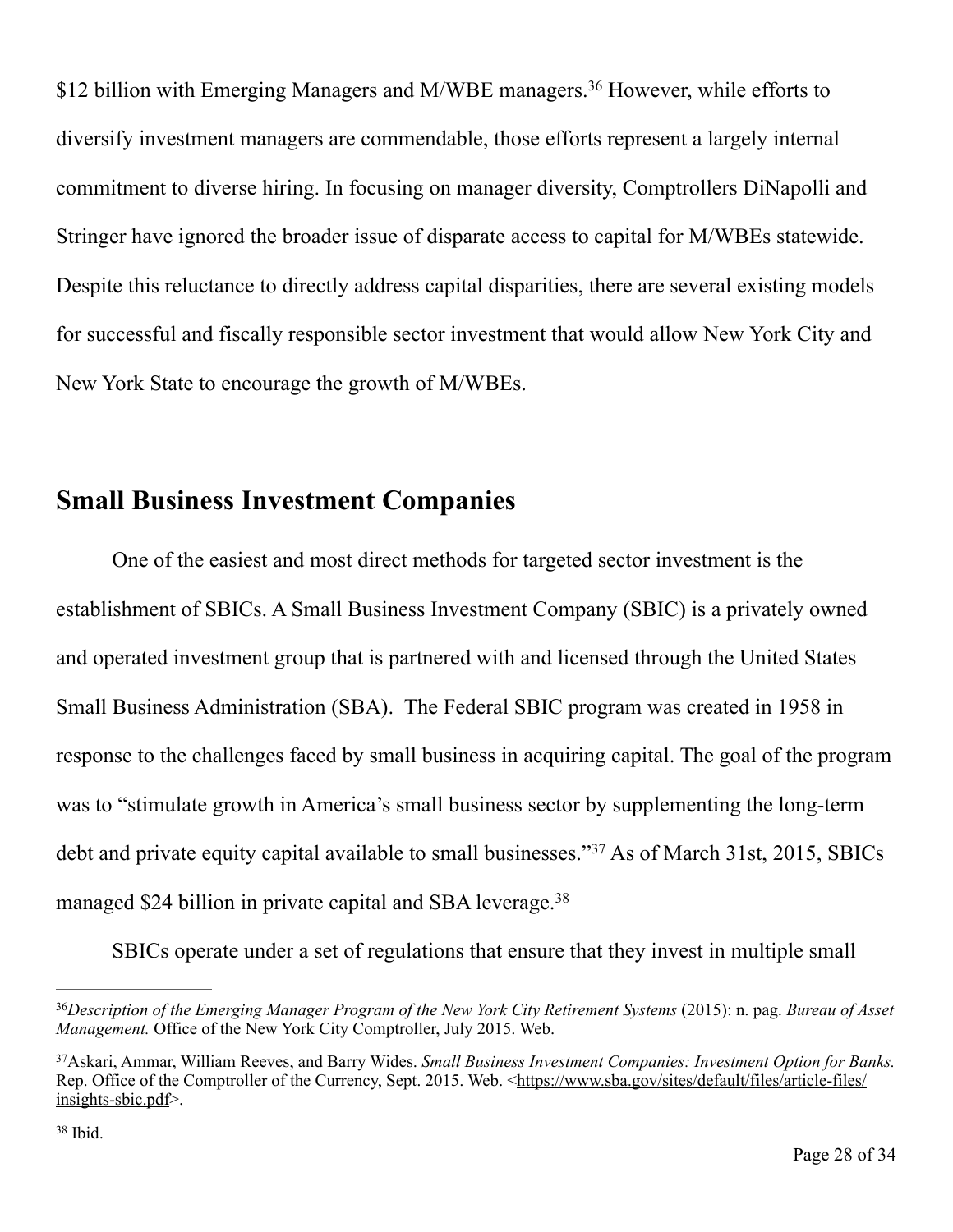businesses across a variety of industries. In exchange for following investment regulations designed to promote investment in a broad range of small businesses, SBICs are granted access to SBA leverage (borrowed funds backed by SBA-guaranteed securities). Although performance data for individual SBICs is not public information, the Small Business Administration's Office of Investment and Innovation reports that profits from privately managed SBICs compare favorably with industry averages.39

 While the current SBA program relies on private investment capital backed by public leverage, the retirees of New York would be better served by direct investment of public funds in establishing SBICs targeted at M/WBE investment. The ongoing success of SBA registered SBICs demonstrates the potential returns of such investments, while the existence of the statewide M/WBE certification program simplifies the bureaucratic regulation of SBIC investment policies significantly. Existing commitments to expanding the pool of M/WBE certified companies offers a diverse array of potential businesses with which State-financed SBICs can invest. Additionally, targeted capital investment in M/WBEs will encourage the certification and growth of this class of business, further diversifying the pool of potential investments. Given the latent potential of currently under-capitalized M/WBEs, targeted SBIC investment could produce returns significantly above market averages.

#### **Direct Equity Investment**

 As an alternative to establishing and funding new investment bodies, New York City and State could encourage its current financial managers to invest directly in suitable M/WBEs.

 $39$  Ibid.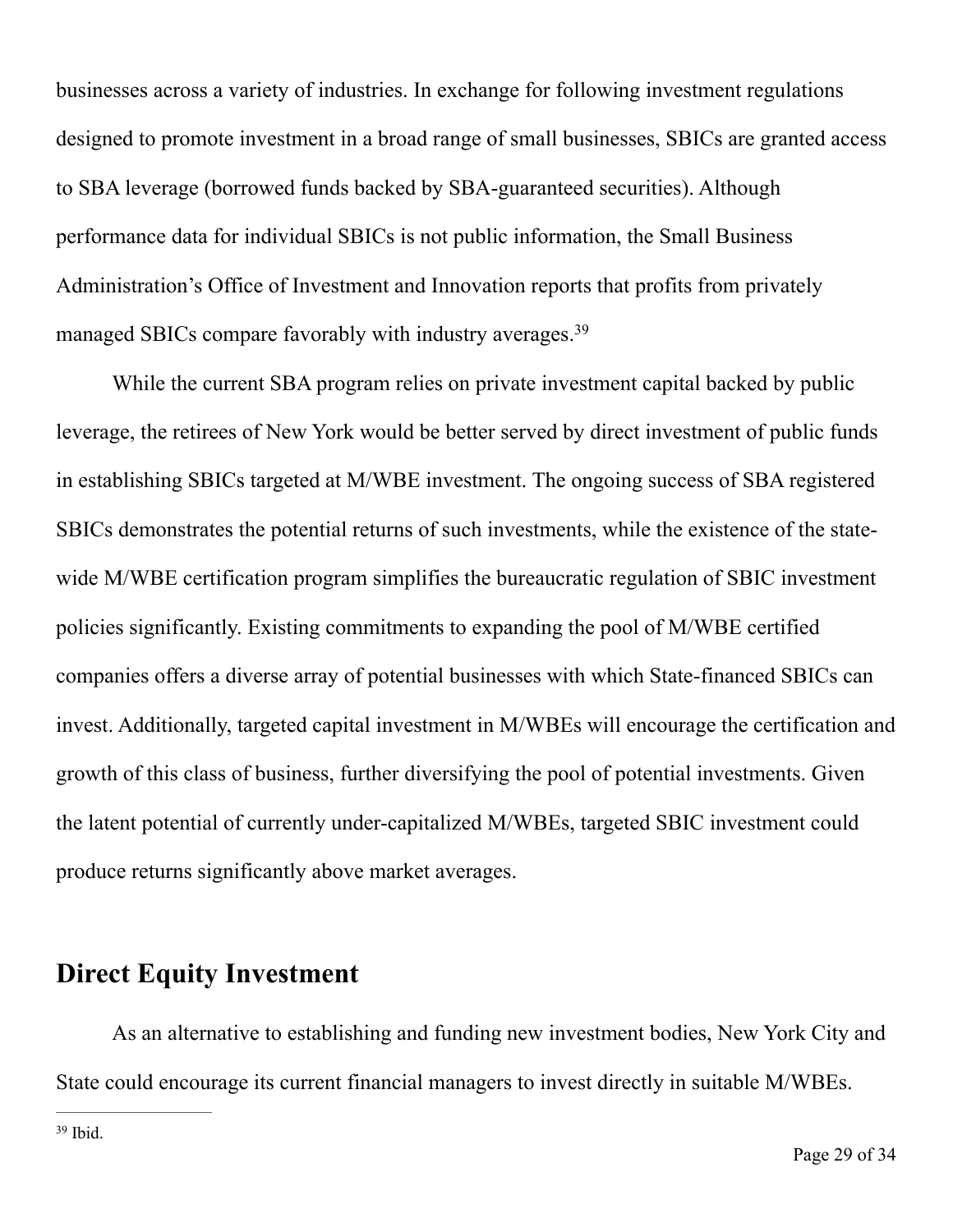Although the New York City and State M/WBE categorization makes it essentially impossible for a publicly traded company to qualify as an M/WBE, direct investment of publicly managed funds through private equity programs is a reasonable alternative. While equity investment might not be a suitable avenue of capital for many smaller M/WBEs, larger firms could benefit significantly from access to non-discriminatory venture capital. Private equity investment programs could help more M/WBEs transition from small business enterprises to large and established companies.

#### **Capital Loan Programs**

 Another form investment could take is the provision of fair-rate capital loans. The demonstrated success of New York City and New York State's real estate investment portfolios indicates that both retirement systems can successfully manage real asset investment. It would be relatively simple for New York City and State This is consistent not only with the current (and profitable) investment policies of the NYCRS ETI portfolio, but with the stated goals of the ETI portfolio to address credit disparity and reduce predatory lending.

 The main advantage of targeting M/WBE investment through capital loan programs is security. New York City and State have demonstrated significant success in managing assetbacked securities, which are typically . Barring significant changes to demographic trends exhibited throughout New York State, real estate investment in New York markets . Additionally, investment in physical capital loans to businesses fits in with the New York State Common Retirement Fund's stated Fiscal Year 2016 asset reallocation policies, which call for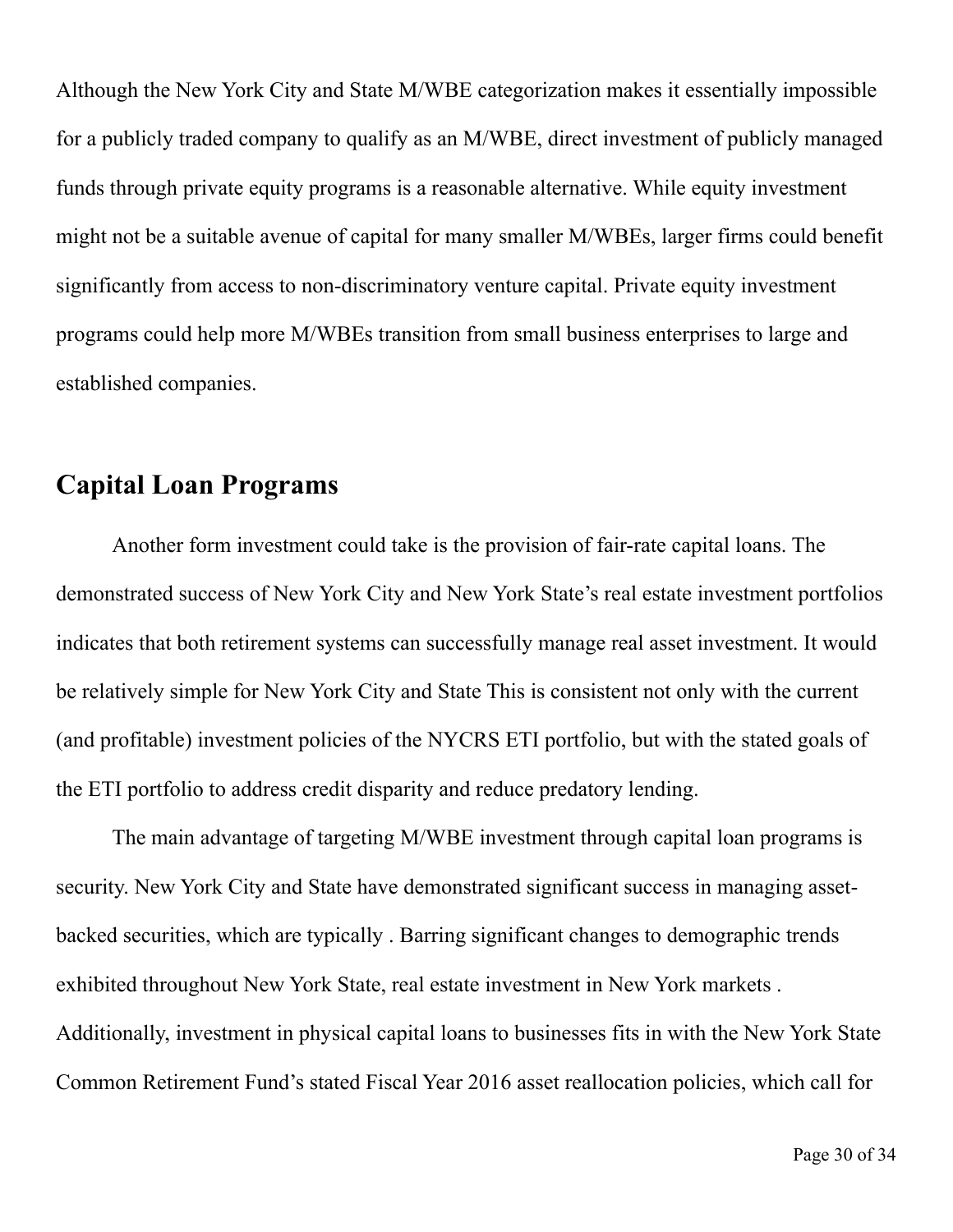an increase in real estate investment from  $6.6\%$  of the CRF portfolio to  $8\%$ <sup>40</sup>. Given the current and historic strength of the New York real estate market, it's hard to argue that such expansion can't be safely made through investments in New York markets. Investment in other types of real asset, while slightly more complicated, provide the same sort of security. Capital investment of any type in M/WBEs would address aspects of the credit disparity while providing relatively safe returns to investors.

#### **Community Reinvestment Act Requirements**

 Another avenue of investment in M/WBEs is through Community Reinvestment Act requirements. The disposition of New York State and New York City depository funds is a powerful tool to incentivize private sector action, and current CRA requirements ignore M/ WBE lending and diversification entirely. Management of short-term New York City and State deposits can and should be determined by the managing institution's willingness to provide non-discriminatory, fair-rate loans to New Yorkers. Additionally, the loan and investment policies of any banking institution with which New York City or New York State does business should be scrutinized to discourage redlining and predatory lending practices. Directed investment policies and loan incentives would cost taxpayers almost nothing, while providing significant stimulus to New York-based community banks and the communities they serve. Additionally, the provision of fair-rate loans would establish the type of enduring relationship that would reduce credit discrimination in the long term.

<sup>&</sup>lt;sup>40</sup> The State of New York. New York State Office of the State Comptroller. Office of the New York State Comptroller. *2015 Comprehensive Annual Financial Report.* By Thomas DiNapoli. New York State Office of the State Comptroller, n.d. Web.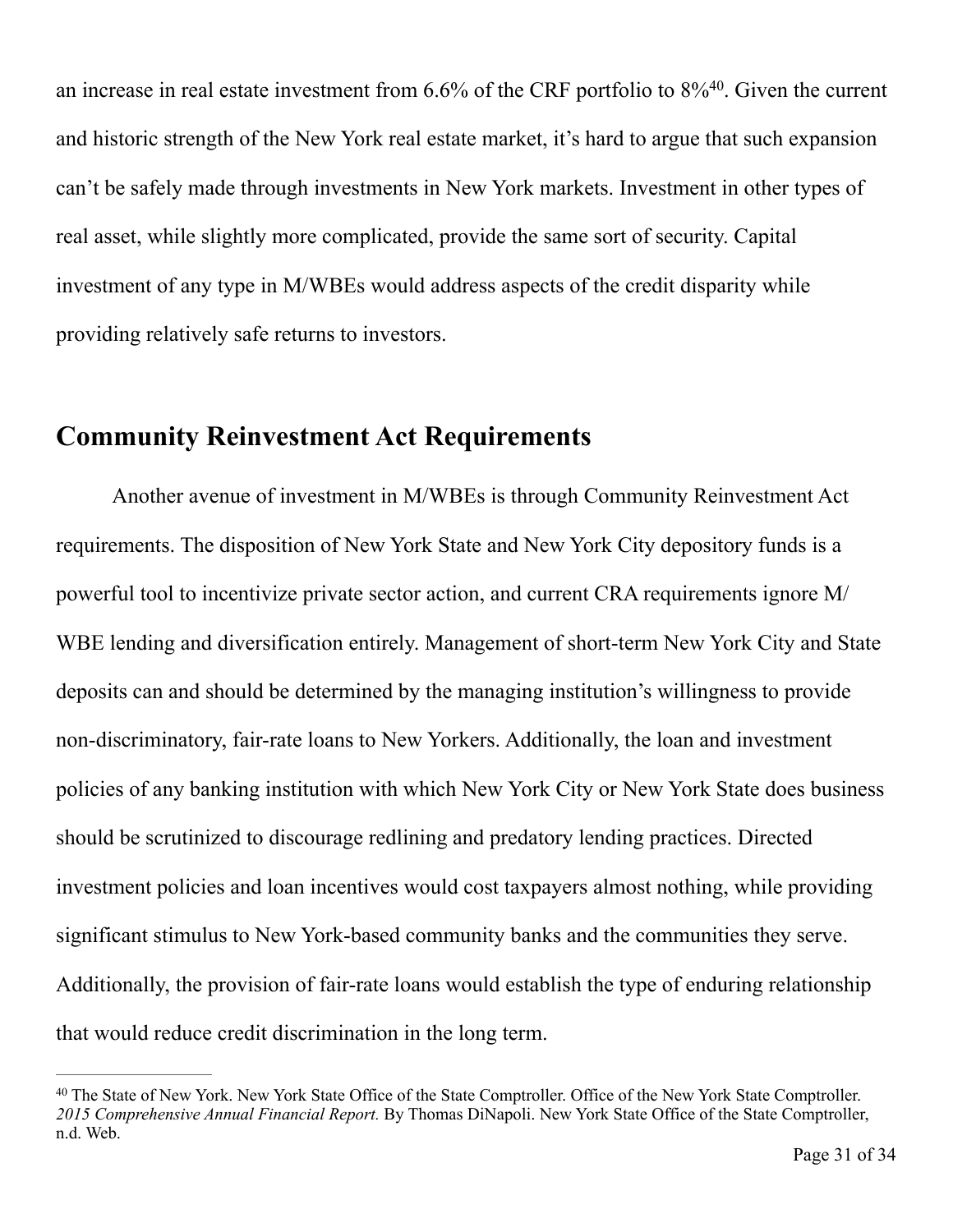#### **A New York State Public Bank**

 One of the major hurdles in regulating the action of lending institutions at the city and state level is the complicated legal status of such institutions. The legal preemption and eventual overturning of New York City's Responsible Banking Act is an example of the complications that accompany New York can follow the lead of other states like North Dakota in establishing a public bank for the State of New York. Such an action reduce the substantial costs that financial operations place on municipalities across New York State. More importantly, however, it would also establish a controllable and truly neutral lender, which could grant fair and nondiscriminatory loans to businesses across the state.

## **Conclusion**

Longstanding discriminatory practices have created a two-tiered economic system, in which minority and women-owned business enterprises are systemically undercapitalized and undervalued. M/WBEs represent not only a sound financial investment for New York City and State, but a fundamental building block of social wellbeing and economic growth for the City and State. Expanding the socially and economically targeted investment portfolios of the New York State Common Retirement Fund and the New York City Retirement Systems to integrate M/WBE investment would be a simple commitment to existing goals, and spur growth in some of New York's most vulnerable communities. It is the responsibility of Comptrollers DiNapoli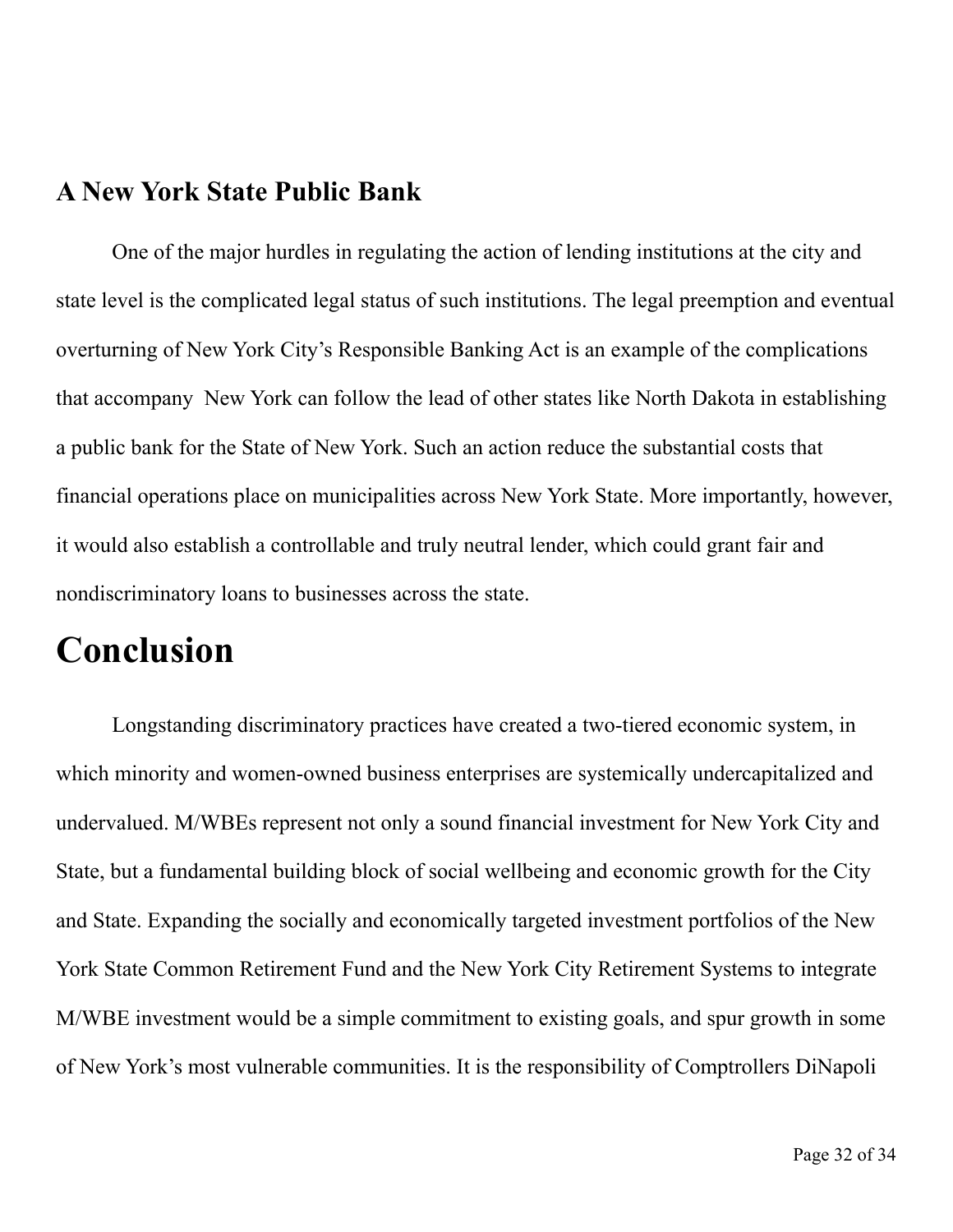and Stringer to recognize the potential of M/WBEs, and make good on their longstanding commitments to the social and economic future of New York.

# **Policy Recommendations**

1.) New York City should expand the Economically Targeted Investment portfolio of the New York City Retirement Systems by 1% (approximately \$1.6 billion as of the end of Fiscal Year 2015). New investments in the ETI portfolio should be targeted towards fair-value investment in capital expansion for underserved minority and women-owned businesses across the five boroughs.

2.) New York State should allocate 1% (approximately \$1.8 billion as of the end of Fiscal Year 2015) of the New York State Common Retirement Fund to capital and equity investment in minority- and women-owned businesses across the state.

3.) New York City and State governments and their depository banks must set up a funding pool for minority- and women-owned businesses start-up capital needs, directing 1% of the total amount of annually circulated commercial deposits towards this funding.

4.) The New York State and New York City legislatures must review the current practices of contracting with commercial banks and designating them as official government depository